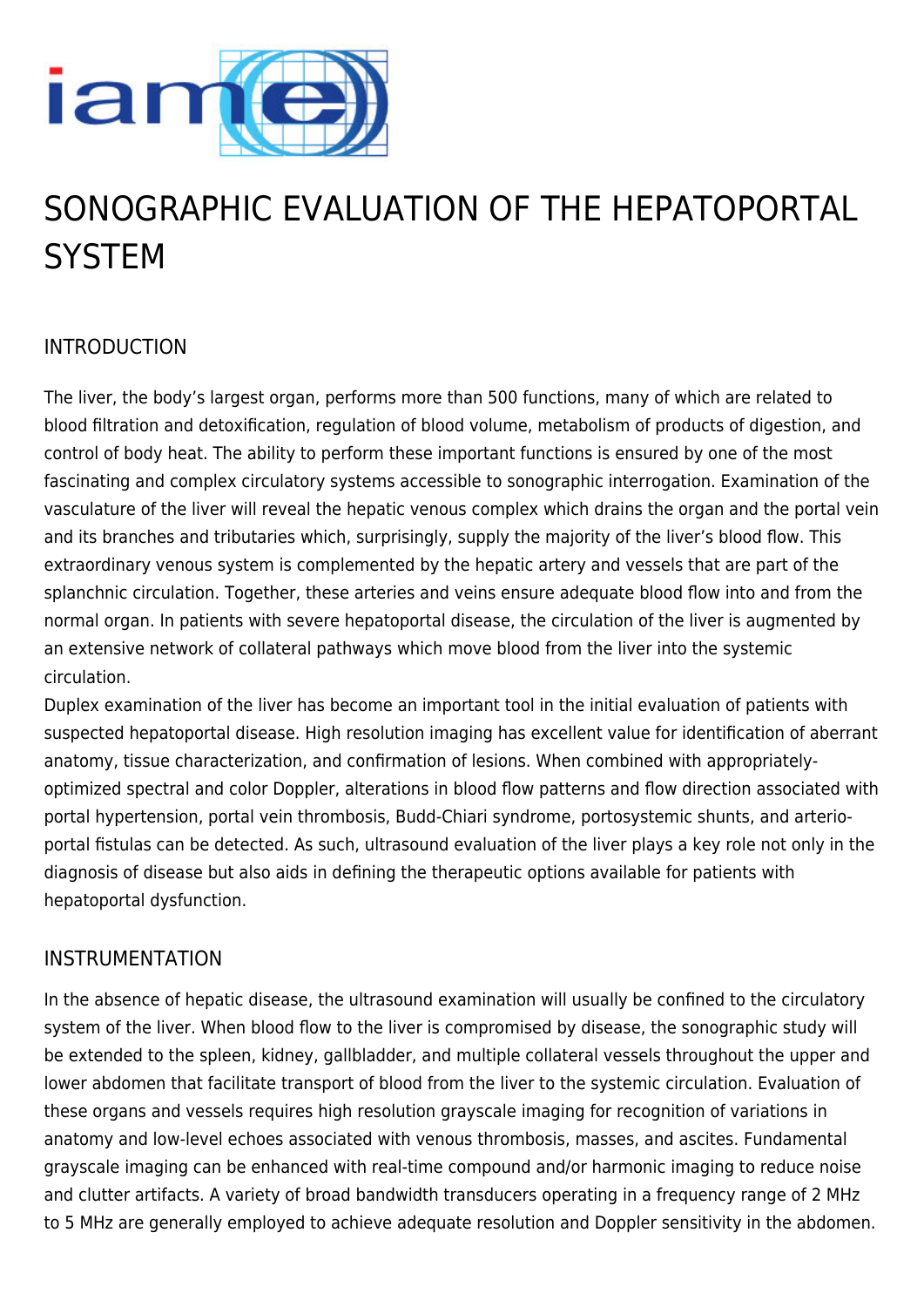Curvilinear array transducers facilitate imaging in subcostal and intercostal planes while phased array transducers provide excellent tissue characterization in many patients. A combination of grayscale, spectral, color and power Doppler will be required for differentiating dilated conduits in the biliary tract from portal vein collaterals or an enlarged hepatic artery and to highlight the presence and direction of flow in the frequently tortuous arteries and veins of the liver, spleen and collateral network. Examination of deep abdominal vessels poses technical challenges that are not generally encountered with ultrasound evaluation of peripheral arteries and veins. To ensure that regions of slow flow in small diameter, tortuous arteries and veins are detected, color and power Doppler must be continuously optimized and the width of the color box narrowed to increase frame rate and sensitivity. Spontaneous, slow flow in the hepatic and portal veins can be detected when pulse repetition frequency (PRF, velocity scale) and wall filters are reduced to an appropriate level. While color is a valued tool for hepatoportal evaluations, it is less sensitive to weak echoes from slow-moving blood than spectral or power Doppler. For this reason, it is best used as a "flashlight" to highlight flow direction, the presence of reasonably large flow volumes, regions of disordered flow, and as an additional tool to define the course of tortuous vessels. In patients with hepatoportal disease, flow direction may be altered in the hepatic, splenic, and superior mesenteric veins, the hepatic artery and its branches, and the multiple collateral pathways that move blood away from the liver into the systemic circulation. To ensure recognition of these changes, the examiner must remain constantly aware of the orientation of the sound beam in relation to the expected direction of blood flow. Power Doppler is an excellent tool for demonstrating low velocity, off-axis flow and for highlighting the interface between a vessel lumen and wall. To avoid mirror imaging, an optimal Doppler gain setting and low beam-to-vessel angle should be used. As with other vascular ultrasound examinations, accurate diagnosis of liver dysfunction is in large part dependent on optimized spectral Doppler which is used to confirm the presence, direction, and quality of blood flow in the arteries and veins of the liver and its collateral pathways.

## PATIENT PREPARATION, POSITIONING, AND CREATING ACOUSTIC WINDOWS

The arteries and veins that comprise the hepatoportal system lie deep within the right upper quadrant of the abdomen. Examination of these vessels is frequently challenging due to the depth of the vessels, the presence of overlying abdominal gas, and shadowing from ribs when using an intercostal scanning approach on the patient's right side. To reduce the amount of bowel gas and swallowed air, elective patients are asked to refrain from eating, smoking, or chewing gum after midnight on the evening prior to the examination. Morning medications are to be taken with sips of water only. Diabetic patients are permitted to have dry toast and clear tea as needed to avoid hypoglycemia.

The hepatoportal examination commonly requires inclusion of the vessels within the liver, spleen, and splanchnic circulation. To obtain adequate acoustic windows for interrogation of these vessels, the examination table is placed in a reverse Trendelenburg position (feet 15 degree to 20 degree below heart level) to allow the patient's visceral contents to descend into the abdomen. The patient may be positioned supine, right or left lateral decubitus, or slightly oblique to allow anterior, coronal, intercostal and subcostal views. Intercostal acoustic windows can often be expanded by having the patient raise their arm upward over their ear and perform deep breath holding. During deep inspiration, a large portion of the liver moves to a position inferior to the costal margin. Superior angulation of the transducer most often yields visualization and Doppler access to many segments of the hepatoportal system.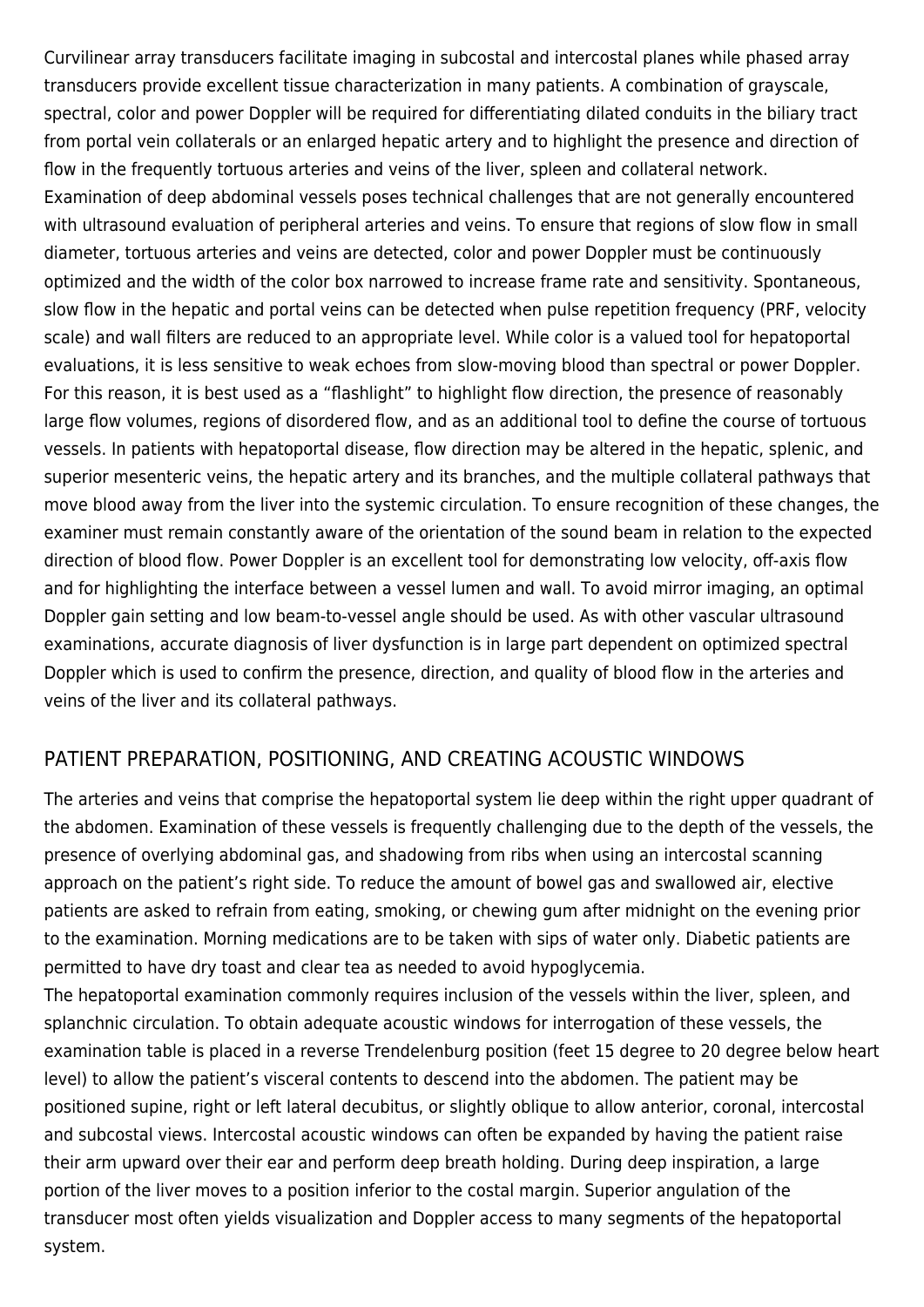From a mid-line approach, with the patient lying supine, the confluence of the main portal, splenic and the superior mesenteric veins can be seen just above the level of the celiac artery bifurcation (FIGURE 1 A, B). The splenic vein can be followed from the hilum of the spleen using a midline transverse oblique image plane; the superior mesenteric vein can be approached most often from a left abdominal sagittal plane as it courses parallel to the inferior vena cava. A right intercostal scan plane is preferred for imaging the main portal vein and its branches within the right lobe of the liver. Occasionally, the superior mesenteric vein and the portal and hepatic vein branches can be viewed from this scan plane but a trial of right and left intercostal windows may be necessary to avoid rib shadowing. A slightly oblique subcostal imaging plane most frequently provides rewarding views of the left portal vein, its major branches, and the hepatic veins. The inferior mesenteric vein follows the course of the inferior mesenteric artery and can be located by imaging in a sagittal plane along the path of the distal superior mesenteric artery and the proximal segments of the inferior mesenteric artery.

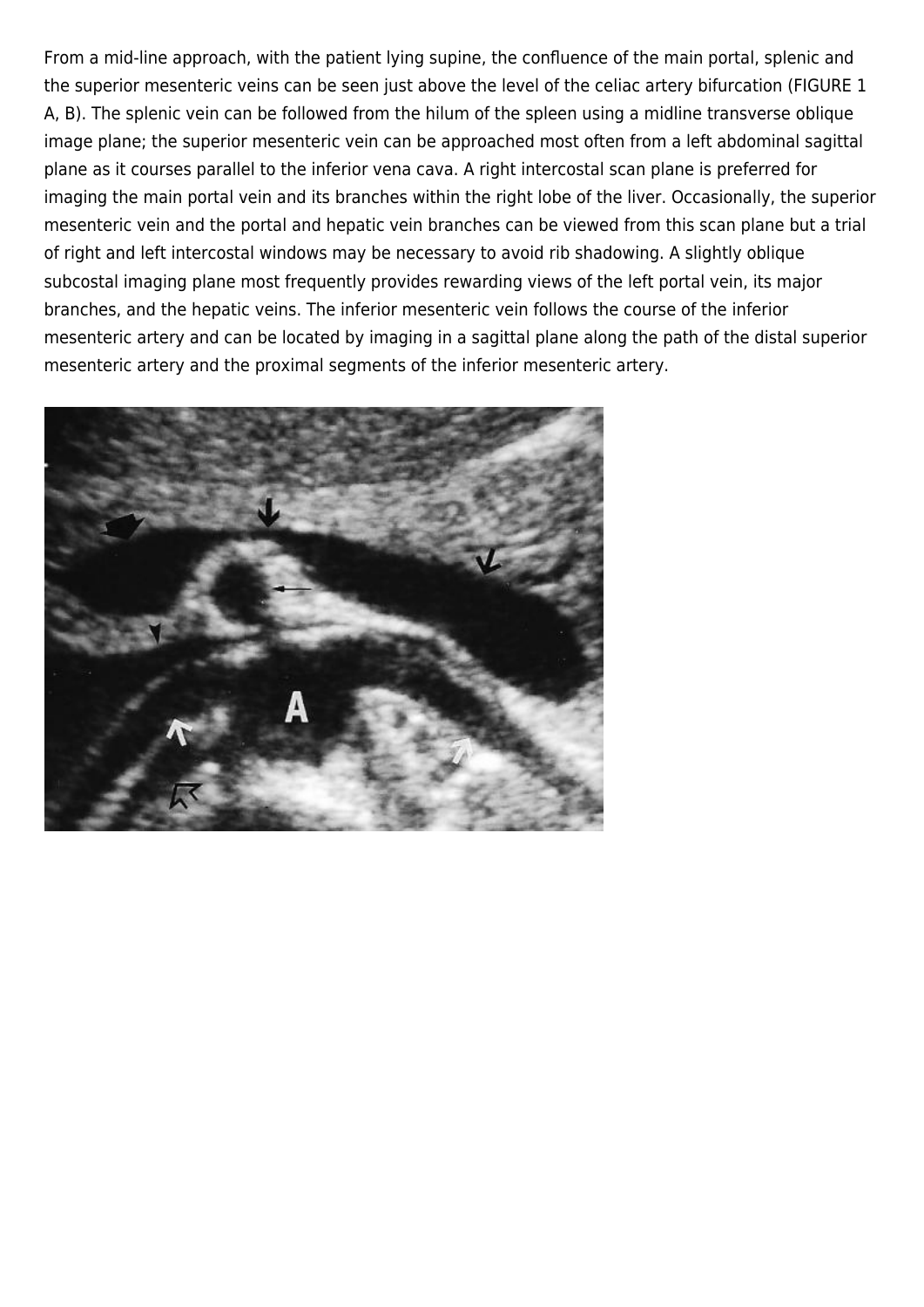

Figure 1. (A). Longitudinal gray scale image of a prominent superior mesenteric vein (SMV). Note the bulbous area posterior to the pancreas where the SMV joins the splenic vein to form the portal splenic confluence. (B). Diagram demonstrating the confluence of the superior mesenteric and splenic veins to form the main portal vein.

## THE VASCULAR ANATOMY OF THE LIVER

The liver has three functional lobes: The right hepatic, the left hepatic, and the caudate lobe. Hepatic anatomy is described in a variety of ways. To further confuse the matter, the nomenclature and identification of segments of the liver differ between European and North American countries. Most sonographers prefer the segmental anatomy proposed in 1957 by Claude Couinaud, a French surgeon.(ref 1) This simplified anatomic approach, based on the arterial and venous circulation of the liver, emphasizes two rules: 1) hepatic veins are boundary formers. They define the boundaries of the lobes and segments of the liver, and 2) portal veins are not boundary formers (with one exception, which will be addressed later); rather they are located within the liver's lobes and segments. The Inferior Vena Cava and Hepatic Veins

The inferior vena cava (IVC), the largest of the vessels that return blood from the extremities to the heart, lies to the right of the abdominal aorta and the spine. The IVC follows a straighter mid-to-distal course than the aorta, curving anteriorly at its proximal end as it enters the atrium of the heart. The role of the IVC is to return oxygenated blood from the abdominal and pelvic organs. A left-sided IVC, duplication of the distal IVC to the level of the renal veins, absence of the intra-hepatic portion with direct drainage of the hepatic veins into the right atrium, and membranous obstruction in the region of the caval confluence of the right hepatic vein may be encountered but these anatomic anomalies are quite uncommon. While the latter anomaly is rare in the United States, it is the most common cause of hepatic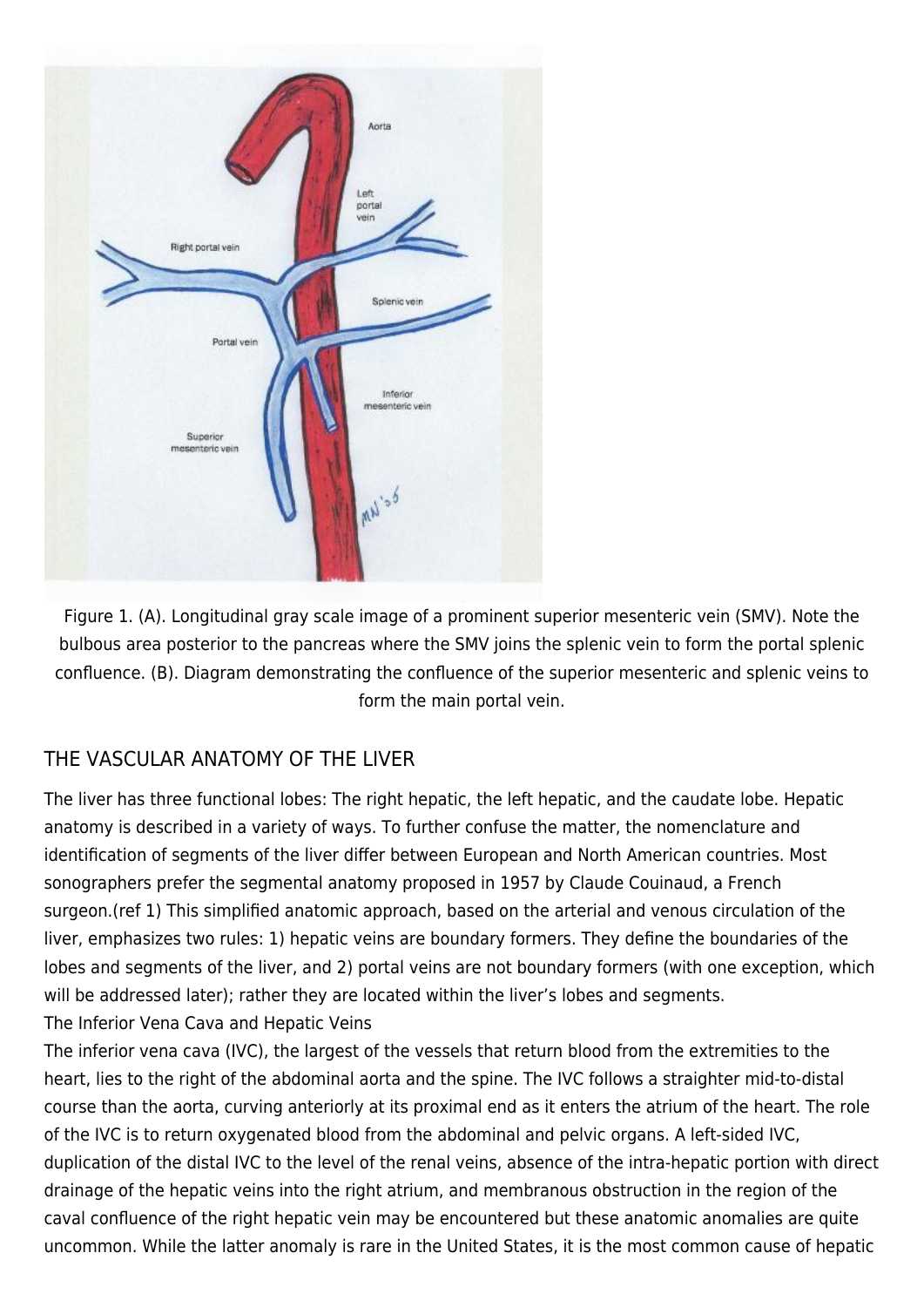#### venous outflow obstruction recognized worldwide.(ref 2)

The hepatic veins, the largest visceral branches of the IVC, originate within the liver, receiving blood from the portal veins and the hepatic artery. There are three major hepatic veins, the right, middle, and left (FIGURE 2). These sub-divide into multiple smaller branches which drain the parenchyma of the liver. Hepatic venous anatomy is quite variable. The right hepatic vein drains directly into the inferior vena cava and an additional right inferior hepatic vein is occasionally noted. The middle and left branches may join together to form a single trunk. Remember, hepatic veins are boundary formers. The three main hepatic vein branches define the segments of the liver. The right hepatic vein travels a path between the anterior and posterior segments of the right lobe of the liver. The middle hepatic vein courses between the right and left lobes of the organ, while the left hepatic vein lies along the division of the lateral and medial segments of the left lobe. It is important to note that the left hepatic vein and the ascending segment of the left portal vein (aka, umbilical vein) describe the same boundary between the lateral and medial segments of the left lobe, coursing at slightly different levels. The left hepatic vein is more cephalad and the portal vein is more caudal.



Figure 2. Longitudinal gray scale image of the three major hepatic veins -right, middle, and left – demonstrating their confluence with the inferior vena cava (I). Note the right inferior hepatic vein (ir), an uncommon variant.

#### The Portal Veins

The portal vein is responsible for approximately 70% of the blood flow to the liver. It carries nutrient-rich blood from the digestive system, pancreas, gall bladder, spleen and intestines. These organs are drained by the inferior and superior mesenteric and splenic veins, which unite to form the main portal vein (FIGURE 3). The inferior mesenteric vein joins the splenic vein just posterior to the head of the pancreas and then unites with the superior mesenteric vein to form the portal confluence (aka, the portal-splenic confluence, PSC) (Refer to FIGURE 1B. The portal vein enters the liver through the porta hepatis where it is joined by the common hepatic artery, which courses anteriorly and medially, and the common bile duct which takes a right anterior path (FIGURE 4). These three vessels comprise the portal triad and travel together throughout the liver. Acoustically, the portal vein can be distinguished from the hepatic veins within the liver parenchyma by its thick, fibrous, echogenic wall. Longitudinal images of the three vessels within the porta hepatis form the definitive appearance of "rungs on a ladder". If the hepatic artery is not identified in this location, spectral Doppler and color flow imaging are mandatory to determine the identity of the visualized structures.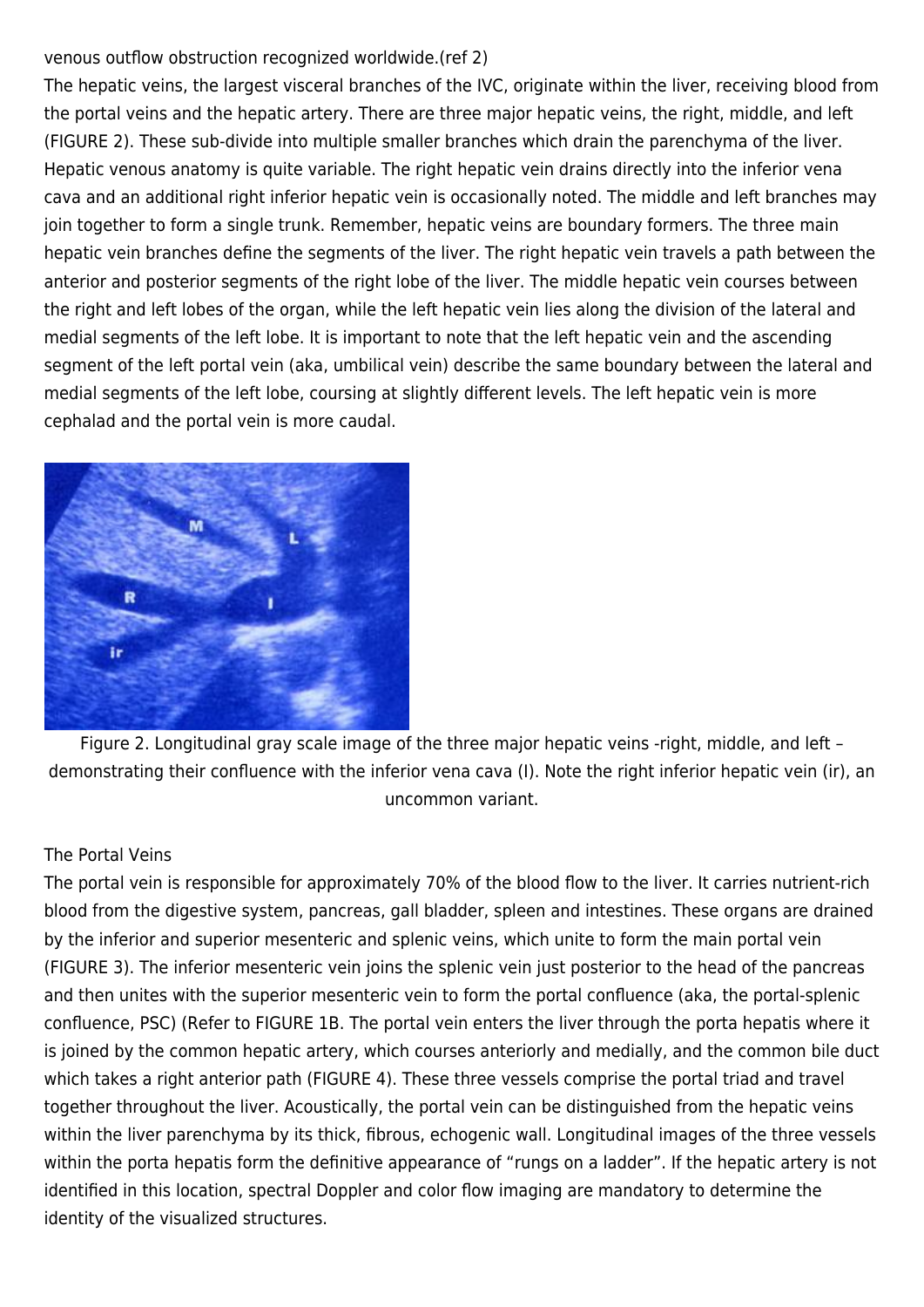

Figure 3. Diagram demonstrating the confluence of the splenic vein and the superior mesenteric vein to form the main portal vein (Refer to Figure 1B). Note the origin of the left gastric vein (aka, coronary vein) from the main portal vein.



Figure 4. Color flow image of the portal vein and the common hepatic artery within the porta hepatis. Note the bifurcation of the main portal vein into the right and left portal vein branches.

Within the liver, the main portal vein divides into the right and left portal veins. Variations of this anatomy are common. Remember, portal veins are not boundary formers; they supply the hepatic lobes. The right and left hepatic lobes each have two basic segments. The right lobe has an anterior and a posterior segment which are supplied by the anterior and posterior segmental branches of the right portal vein. The left hepatic lobe has a lateral and a medial segment which are supplied by the lateral and medial branches of the left portal vein. The medial segment corresponds with what has been referred to as the quadrate lobe. The right portal vein branches are usually visualized. The left lobe segmental branches appear as small parallel "track-like" lines lying perpendicular to the fissure between the two left lobe segments.

There is more of interest regarding the left portal vein. A short distance beyond its origin from the main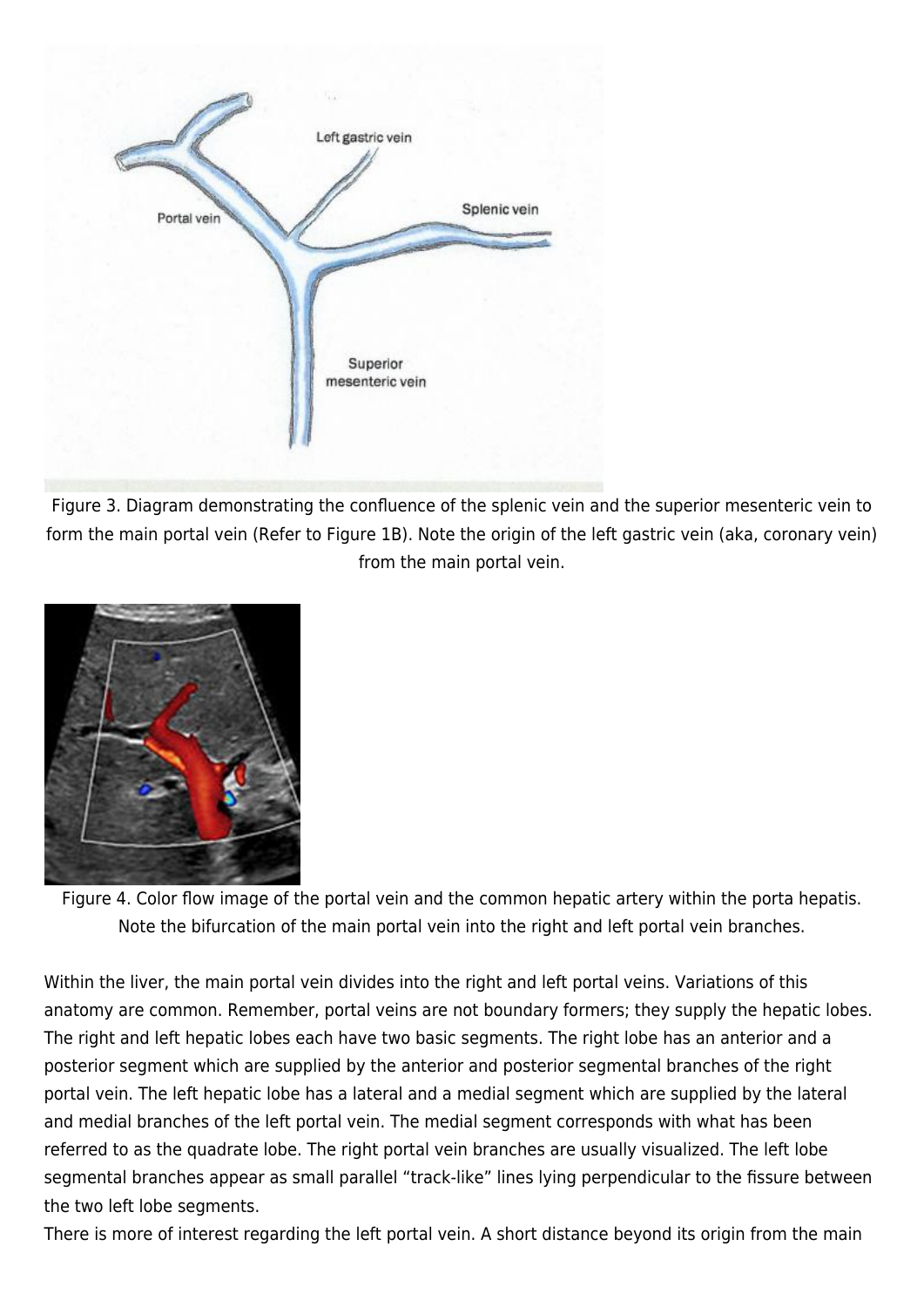portal vein it courses in a transverse plane and then turns anteriorly in the plane of the fissure between the lateral and medial segments of the left hepatic lobe (FIGURE 5). This segment of the vein is termed the ascending or "umbilical" portion and is important for several reasons. First, it is an exception to our "liver anatomy rules" because unlike the other portal vein branches, this ascending branch of the left portal vein is a boundary former- it courses between the lateral and medial segments. Another reason for its importance is because it serves as a major collateral vein (the recanalized paraumbilical vein) found in many patients with portal hypertension.



Figure 5. Gray scale image of the ascending (umbilical) portion of the left portal vein. Its anatomic course forms the boundary between the lateral and medial segments of the left hepatic lobe. This segment may serve as an important collateral (the recanalized paraumbilical vein) in patients with portal hypertension.

#### The Hepatic Artery

The hepatic artery originates from the celiac trunk as the common hepatic artery. As noted above, it enters the porta hepatis as the proper hepatic artery, coursing between the portal vein and the common bile duct (Refer to FIGURE 4). As noted, these three vessels travel together throughout the liver surrounded by Glisson's capsule, a fibrous membrane which encases the entire organ, including the portal triad, and is responsible for the echogenicity of these vessels. Within the liver, the hepatic artery normally divides into the right and left branches but anatomic variations are common. Approximately 25% of patients will have more than one main hepatic artery.(ref 3) The most common variant is a replaced right hepatic artery. With this anomaly, the artery arises from the proximal segment of the superior mesenteric artery (SMA), and then courses into the liver to supply the right lobe. In approximately 4% of cases, it is the common hepatic artery that is replaced to the SMA.(ref 4) The left hepatic artery may also be replaced. When this variant occurs, the left hepatic artery arises from the left gastric artery (aka, the coronary artery), a small branch of the celiac artery trunk, rather than originating from the celiac artery at its bifurcation. When the left hepatic artery branches from the left gastric artery, it will pass through the ligamentum venosum, a fact that gains importance when considering sectional anatomy of the liver.

#### The Caudate Circulation

The caudate lobe is the smallest of the three hepatic lobes, lying anterior to the IVC and posterior to the ligamentum venosum. It has two processes: the papillary process, which lies anterior and medial, and the caudate process. The caudate lobe receives its blood supply from both the right and left portal veins and drains into the IVC or a hepatic vein. In patients with hepatoportal disease this small lobe may enlarge as it assumes responsibility for function of the right and left hepatic lobes.

#### NORMAL BLOOD FLOW PATTERNS

Sonographic evaluation of the normal liver will reveal that each vessel within the hepatoportal system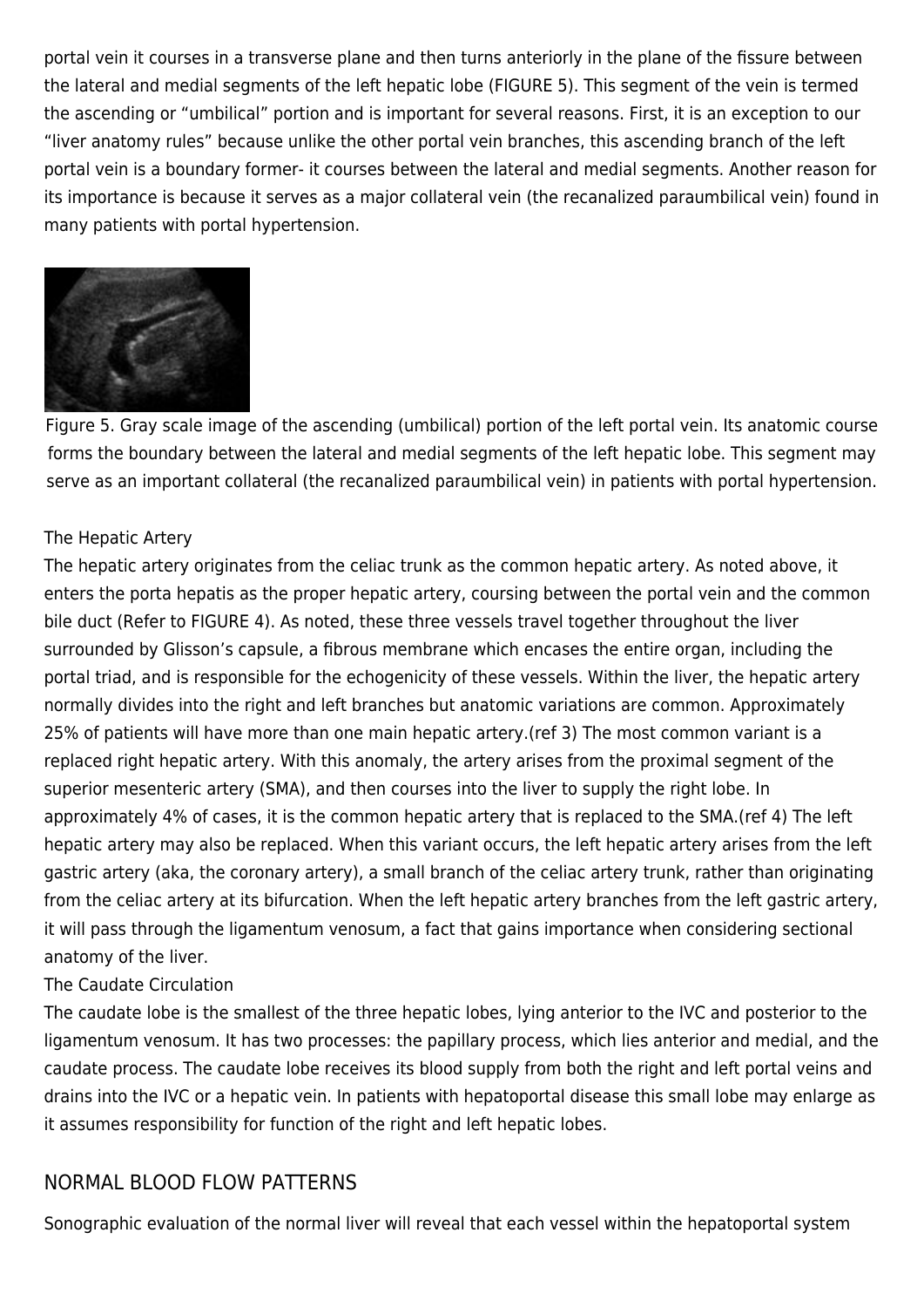has a unique Doppler spectral waveform that defines its flow characteristics and the level of vascular resistance in its end organ. Perhaps most importantly, spectral Doppler interrogation will disclose that alterations from normal waveform morphology, such as changes in velocity and/or flow direction, yield clues to the presence or absence of hepatic disorders.

#### The Inferior Vena Cava

A pulsatile flow pattern is normally exhibited in the proximal IVC as a consequence of changes in right atrial pressure (FIGURE 6). In the distal segment, the IVC normally demonstrates respirophasic flow, similar to the flow pattern noted in the lower extremity veins. Flow velocity should increase with expiration, due to the decrease in intra-abdominal pressure, and diminish with deep inspiration as the diaphragm descends and intra-abdominal pressure rises. The diameter of the normal IVC also varies with respiration and throughout the cardiac cycle; however, it seldom exceeds 2.5 cm.(ref 5, 6) It is important to keep in mind that the diameter will also vary with patient size and position, fluid overload and heart failure.



Figure 6. A pulsatile flow pattern is normally exhibited in the proximal inferior vena cava as a consequence of alteration in right atrial pressure.

#### The Hepatic Veins

The Doppler spectral flow pattern in the hepatic veins is similar to that in the proximal IVC. It is characterized by three phases: two phases are away from the liver and toward the heart and represent right atrial and ventricular diastole. The third phase is characterized by a short spurt of reversed flow, occurring with atrial systole (FIGURE 7). The hepatic venous waveform cycle begins with atrial systolic contraction. During this brief period, pressure in the right atrium increases and blood flows toward the liver (retrograde). This portion of the waveform is termed the A-wave. During ventricular systole, which follows, blood moves from the heart into the main arterial tree and the tricuspid valve moves into the right ventricle. As a consequence of the increased negative atrial pressure, blood in the IVC and hepatic vein is pulled back into the heart. The resultant hepatic vein waveform is characterized by flow toward the IVC. This portion of the cycle is termed the S-wave. The tricuspid valve moves away from the right ventricle and into the right atrium in late systole. Flow velocity toward the heart decreases, or occasionally demonstrates minimal reversal. Although not commonly used, some investigators assign the term "V-wave" to this brief period between ventricular systole and diastole. During cardiac diastole, the tricuspid valve is open, allowing the atria and ventricles to fill with blood. As noted in this portion of the cycle, termed the D-wave, flow is normally antegrade with velocities slightly lower than during systole. Throughout the cardiac cycle, flow is primarily away from the heart, which is termed hepatofugal flow direction.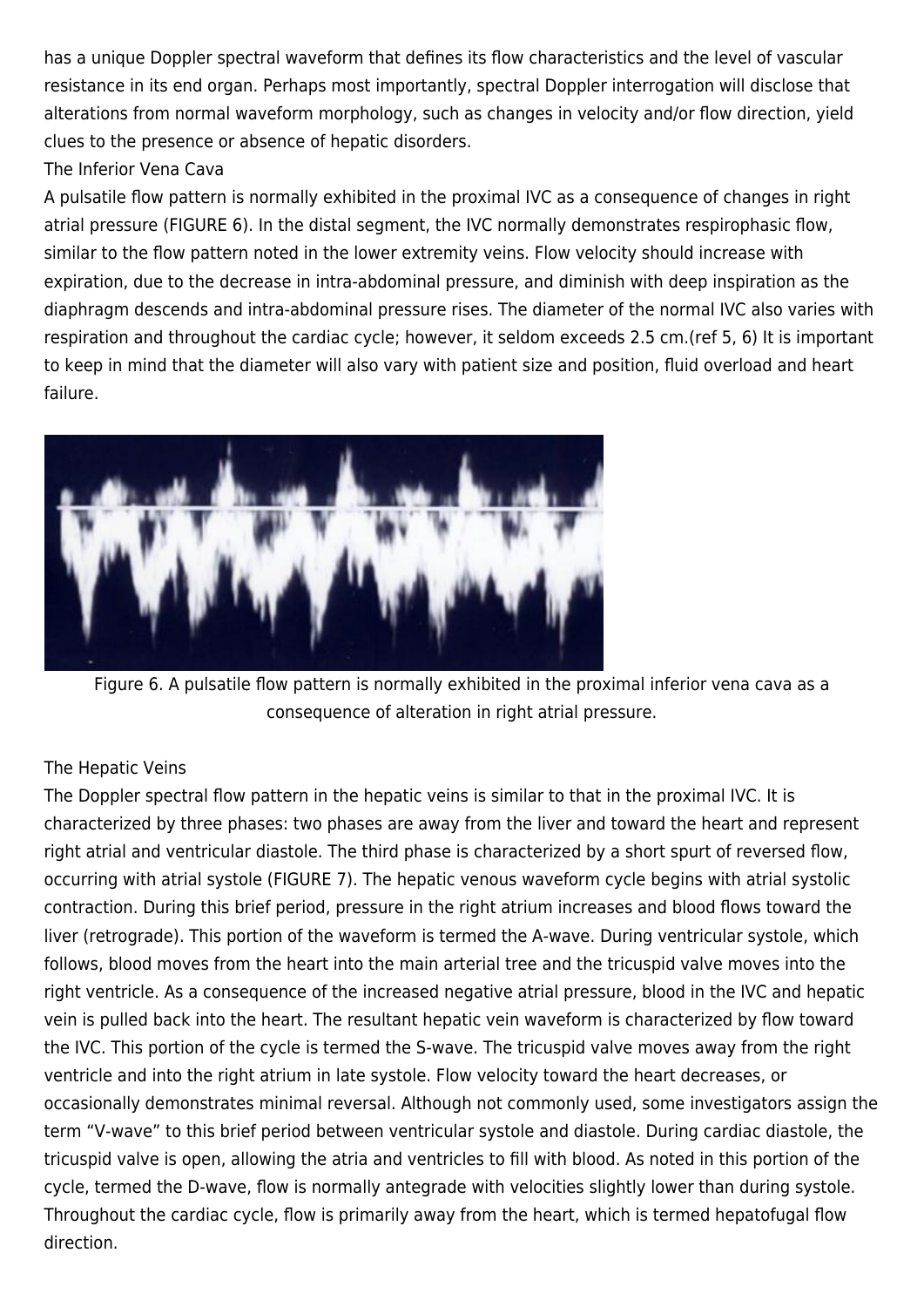

Figure 7. The hepatic veins normally exhibit a Doppler spectral waveform pattern characterized by three phases: two phases of flow away from the liver (toward the heart) represent right atrial and ventricular diastole, and a third phase which is characterized by a very brief period of reversed flow occurring with atrial systole.

#### The Portal Vein

In contrast to the multiphasic flow patterns exhibited in the hepatic veins, portal venous flow is characterized by a quasi-steady Doppler spectral waveform pattern (FIGURE 8). The minute pulsations noted in the spectral waveforms reflect the subtle cardiac influence on the portal venous system. The splenic and superior mesenteric veins exhibit flow patterns that mimic those of the portal veins. Portal venous flow direction is normally hepatopetal (toward the liver). Portal vein velocity will normally vary with respiration, digestion, and changes in cardiac flow patterns. Given this, a significant range of values for normal portal vein velocity is reported in the literature.(ref 7-12) But, in general, the maximum velocity ranges from 8 – 18 cm/s.(ref 8) It is important to recognize that while very low portal vein velocities suggest portal hypertension, velocities in the normal range do not exclude that diagnosis. Because the portal vein and hepatic artery supply blood flow to the liver, they will exhibit postprandial alterations in velocity. Portal venous flow increases in response to intestinal vasodilation. In contrast, flow in the hepatic artery decreases, most likely as a result of vasoconstriction. Given these fluctuations in velocity, it is important to know the time of the scan in relation to the patient's last meal to ensure an accurate examination.(ref 13)

## **Webster Chronicle Concept Webster**

Figure 8. The Doppler spectral waveform pattern from the portal veins normally exhibits low velocity, quasi-steady flow. Portal venous velocity normally increases postprandially and varies with respiration and alterations in cardiac flow.

#### Hepatic Artery

The hepatic artery normally supplies approximately 30% of the blood flow to the liver. In the absence of hepatic disease, the liver has a low resistance vascular bed, as evidenced by the need for blood flow throughout the cardiac cycle. This flow demand is reflected as constant forward flow throughout diastole in the Doppler spectral waveform pattern of the normal hepatic artery (FIGURE 9). While velocity normally decreases at end diastole, flow to zero or reversed diastolic flow should alert the sonographer to increased hepatoportal vascular resistance.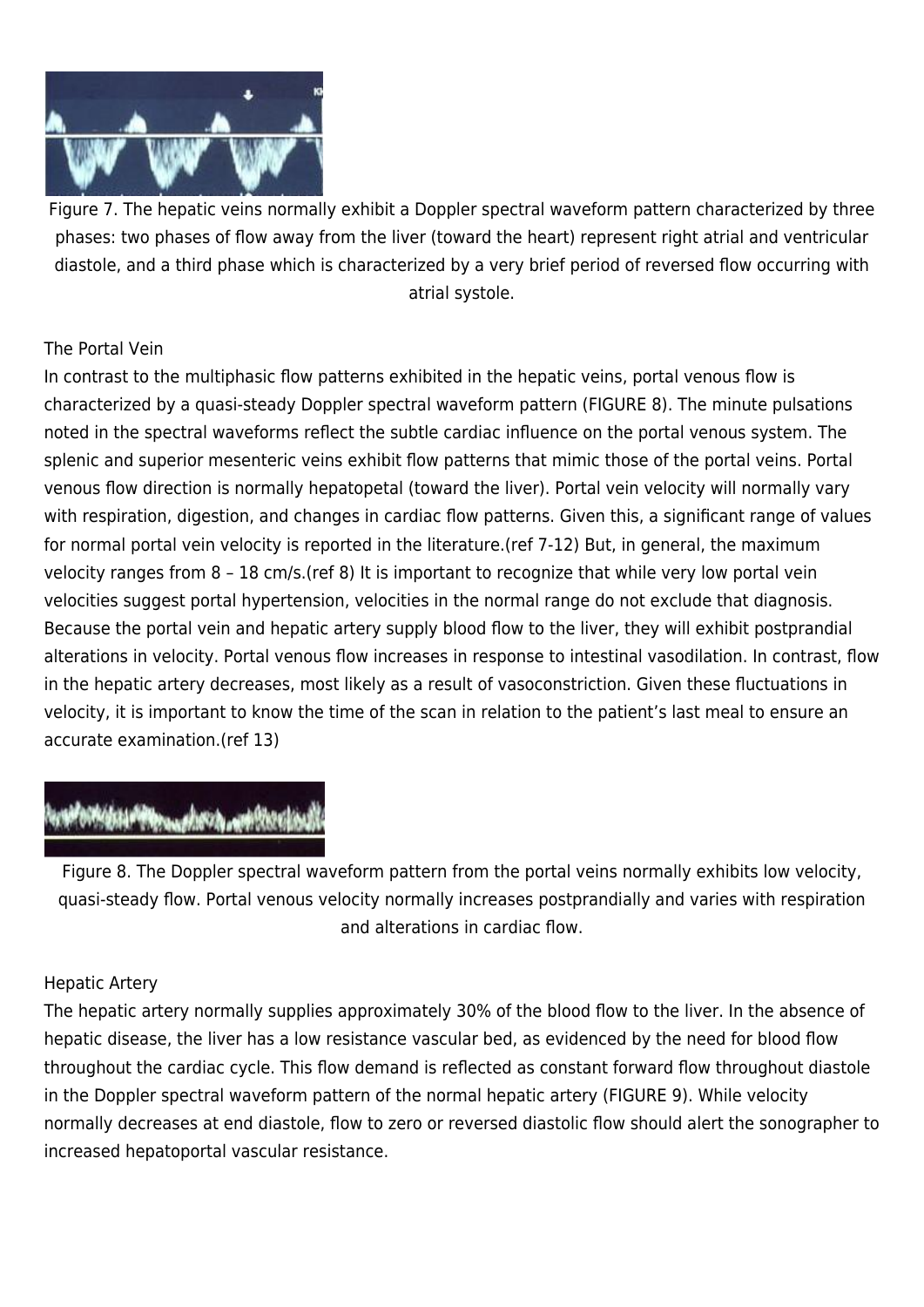

Figure 9. The normal hepatic artery Doppler spectral waveform is characterized by rapid systolic upstroke and constant forward diastolic flow.

## COMMON HEPATOPORTAL DISORDERS

Liver disease is among the leading causes of death in the United States with the majority of liver pathologies involving the hepatoportal system. As noted previously, duplex sonography has become the initial procedure of choice for demonstrating the alterations in blood flow that occur with hepatic vascular disorders. The more common of these are discussed below.

#### Portal Hypertension

Portal hypertension occurs when the pressure gradient between the portal vein and the inferior vena cava exceeds 12 mmHg.(ref 14) Pressure in the portal venous system most often increases as a consequence of alcoholic cirrhosis or chronic active hepatitis. Causes of lesser frequency include, but are not limited to, primary biliary cirrhosis, Budd-Chiari syndrome, portal vein or IVC occlusion, schistosomiasis, sarcoidosis, lymphoma, hepatic fibrosis, and chronic right heart failure.(ref 15, 16) The location of the pathology may be pre-hepatic, post-hepatic, or intra-hepatic. Pre-hepatic pathology such as compression of the main portal vein and post-hepatic obstruction of the hepatic vein or IVC are uncommon causes of portal hypertension. Intra-hepatic pathologies are divided into pre-sinusoidal (before blood enters into the capillaries, or sinusoids, within the liver tissue), sinusoidal, and postsinusoidal. When pressure increases within the portal venous system, the liver will attempt to decompress by shunting blood flow through collateral pathways which move blood from the liver to the low pressure systemic circulation via the IVC. This allows blood from the gut to return to the heart when flow to the liver is obstructed. The most common portosystemic collateral pathways are illustrated in FIGURE 10.



Figure 10. Diagram illustrating the most common portosystemic collateral pathways.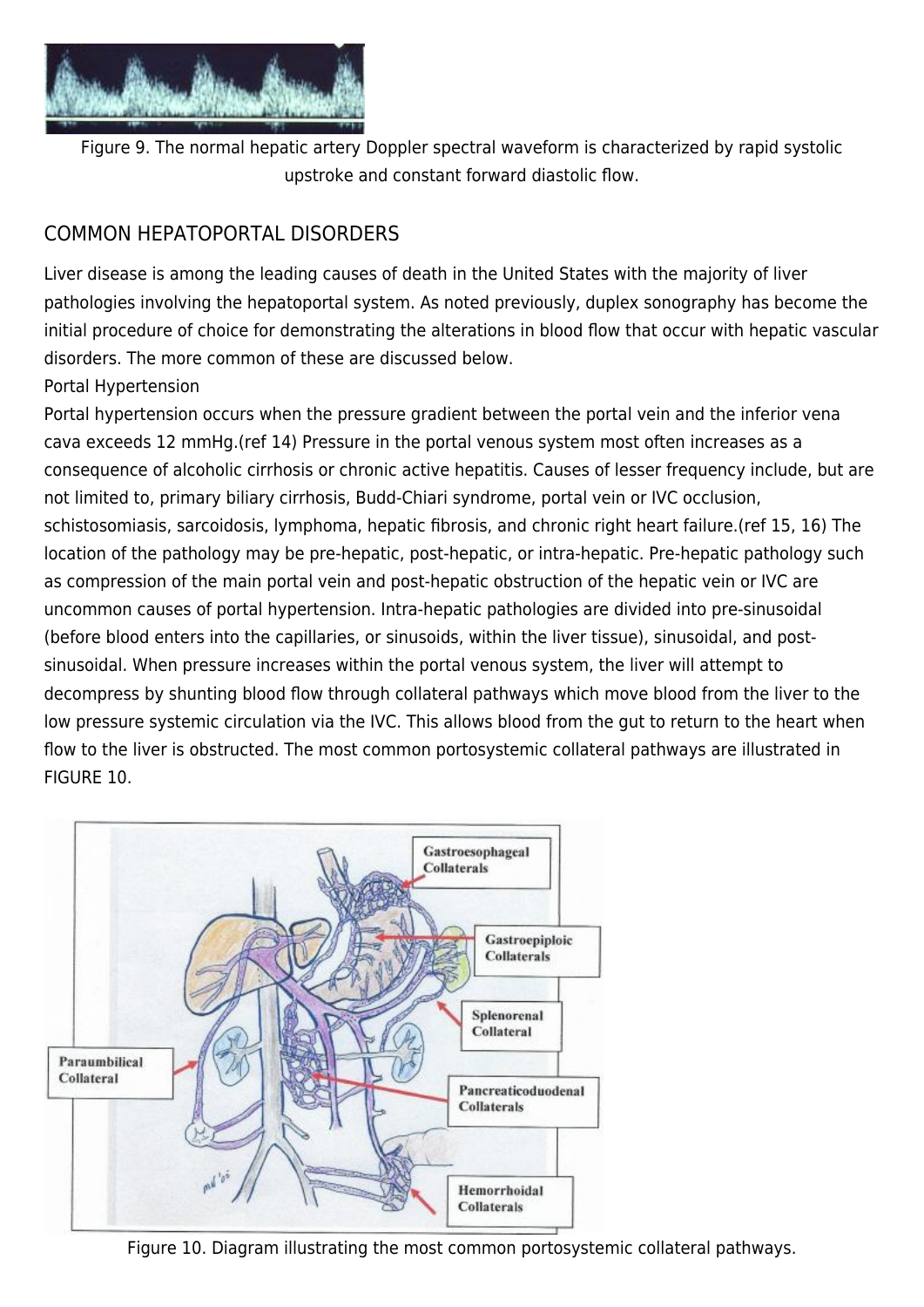#### Portal Vein Thrombosis

As the severity of portal hypertension increases, vascular resistance becomes more pronounced in the liver tissues. In response, portal venous flow decreases and the hepatic artery assumes the primary responsibility for blood flow to the liver. As the condition worsens, the portal vein may thrombose (FIGURE 11) or divert blood away from the organ. This decompression of the liver is achieved by reversing flow direction in the portal vein and its branches (hepatofugal flow direction) or by channeling blood through portosystemic collaterals, thereby sparing the patient from life-threatening sequelae (FIGURE 12). Restoration of flow in the thrombosed portal vein and its branches may occur via cavernous transformation. Grayscale and color Doppler imaging will reveal multiple, small diameter, tortuous veins in the porta hepatis and along the usual course of the thrombosed main portal vein (FIGURE 13). Color flow imaging and Doppler spectral waveforms are valued tools for confirmation of hepatofugal flow direction in the portal veins and identification of major collaterals.



Figure 11. Longitudinal gray scale image of the main portal vein and its branches. Note thrombus within the veins.

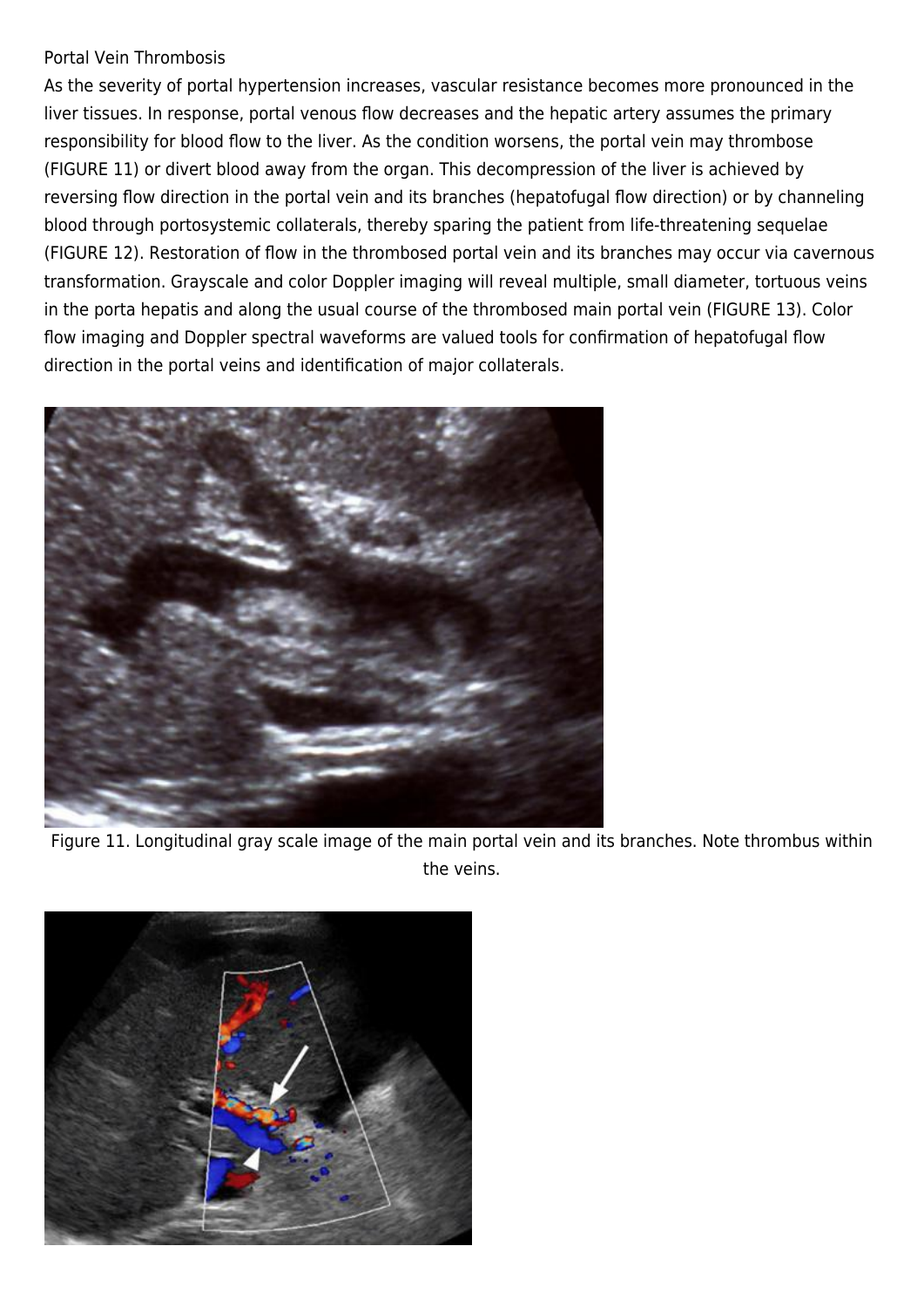Figure 12. Color flow image of the portal vein and hepatic artery in the porta hepatis. Note hepatofugal flow direction in the portal vein.



Figure 13. Color flow image demonstrating cavernous transformation of a thrombosed main portal vein. Note the small, tortuous veins in the porta hepatis.

#### Budd-Chiari Syndrome

Budd-Chiari syndrome refers to acute obstruction of the hepatic veins, a condition that is often a surgical emergency. Most often the major hepatic veins are involved; occasionally, the site of thrombosis is sinusoidal, within the liver parenchyma. The obstruction may result from tumor invasion, or hypercoagulable states (protein S, protein C, or anti-thrombin III deficiency). If outflow from the inferior vena cava is obstructed above the level of the hepato-caval confluence, pressure within the hepatic veins increases with potential for stagnant flow and, ultimately, hepatic venous thrombosis. Evaluation of the caudate lobe for evidence of enlarged veins (>3 mm) should be included in the duplex examination. In the absence of heart failure, enlarged caudate veins have been shown to be present in approximately 50% of cases of Budd Chiari syndrome.(ref 17)

## THE DUPLEX EXAMINATION

The role of duplex sonography for assessment of hepatoportal disease has gained increasing importance in parallel with development of sophisticated ultrasound technology. In modern practice, interrogation of the hepatoportal system is successful in a high percentage of patients. As noted previously, detection of low velocity signals in the liver parenchymal vessels and collateral pathways requires optimization of the ultrasound system settings. The following are among the most important considerations: a low frequency, broad bandwidth (2 MHz to 5 MHz) transducer, Doppler angle of insonation less than 60 degrees , Doppler spectral gain adjusted to enhance the waveform envelope without introduction of artifact, a pulse repetition frequency (PRF, velocity scale) appropriate to the velocity of the returned signal, and infrequent use of a Doppler wall filter exceeding 50Hz.

The grayscale examination is an important component of the study. Attention should be given to image depth, transducer frequency, focal points, gain and dynamic range settings appropriate for recognition of acute thrombus which has acoustic properties similar to flowing blood. As the thrombus organizes, it becomes more echogenic and its acoustic features can be more easily differentiated from the vessel wall. The absence of a Doppler signal may not necessarily indicate venous thrombosis or arterial occlusion. First, ensure that spectral, color and power Doppler settings are adjusted for low velocity flow, the Doppler sample volume size has been enlarged to detect small channels of flow, and the width of the color box has been decreased to enhance color and/or power Doppler sensitivity. Next, seek other clues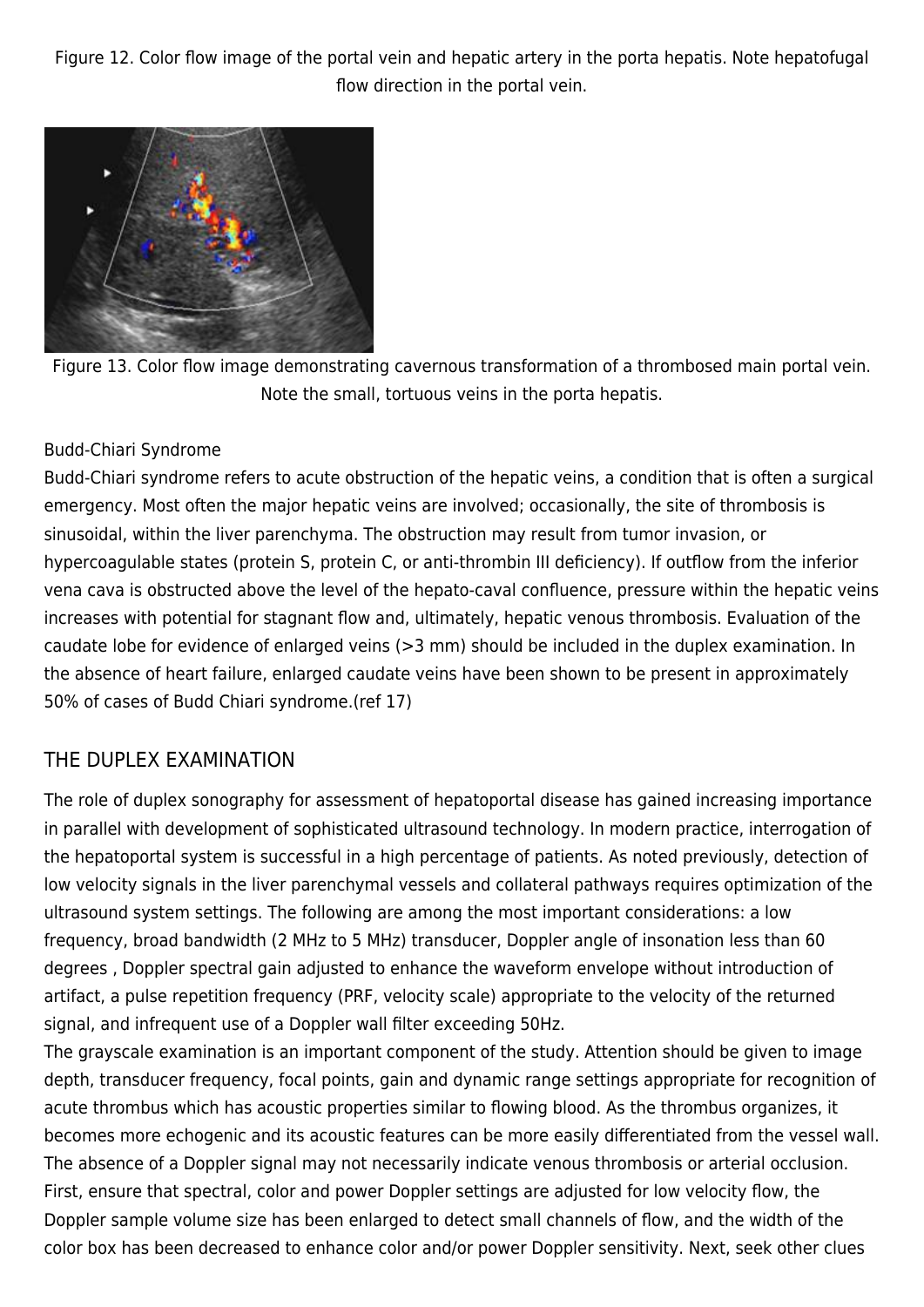that might help to confirm vessel obstruction. Acutely thrombosed veins may be dilated. If the obstruction is chronic, flow in recanalized segments can be identified using low PRF settings for color, power, and/or spectral Doppler.

Throughout the examination, careful attention should be given to changes in diameter of the arteries and veins within the liver, flow response to respiration, alterations in flow direction and Doppler waveform morphology, enlargement of the liver and spleen, and the presence of portosystemic collaterals. Integration of this information will provide clues to the most common causes of hepatoportal dysfunction as outlined below.

## PORTAL HYPERTENSION

#### Portal Vein Diameter.

The diameter of the main portal vein should be measured from a sagittal gray scale image at the porta hepatis where the vein crosses anterior to the inferior vena cava. Normally, the diameter of the main portal vein is < 13 mm during normal respiration with an expected increase in diameter exceeding 70% with deep inspiration. This finding has shown excellent specificity (100%) but low sensitivity (45%-50%).(ref 18, 19) When respiratory alterations in the diameter of the splenic and superior mesenteric veins are taken into consideration, the sensitivity is increased to 80%.(ref 18) In cases of portal hypertension, the portal vein is maximally dilated due to elevated portal venous pressure and the usual diameter increase of the vein will not be seen when the patient takes in a deep breath. It must be noted that portal vein diameter may be increased in patients with severe congestive heart failure due to transmission of right atrial pressure into the hepatic sinusoids with subsequent reflection into the portal venous channels.(ref 15, 16) This finding can be differentiated from portal vein dilation due to portal hypertension by noting the pulsatile flow pattern due to cardiac influence and concomitant dilation of the IVC.

#### Portal Venous Flow Pattern and Flow Direction

Normally, flow in the portal vein and its branches is characterized by a low velocity, non-phasic pattern. Alterations in the waveform pattern occur in response to elevated portal venous pressure. Deviations from normal may signal the presence of portal or hepatic vein compromise. An "arterialized" flow pattern exhibiting pronounced systolic peaks and high diastolic flow may be demonstrated in patients with advanced cirrhosis or an arterioportal fistula. A helical Doppler spectral and/or color display pattern exhibiting hepatopetal, hepatofugal, or bi-directional flow, may be seen in approximately 20% of patients with severe liver disease. Dependent on where the Doppler sample volume is placed within the helix, this pattern may be confused with flow reversal in the portal vein.(ref 20) Care must be taken to interrogate the portal vein both proximal and distal to the site of helical flow.

Change in normal flow direction may be apparent in one or more of the splanchnic veins or portal vein branches in patients with portal hypertension. Elevated portal venous pressure or right-sided heart failure is suggested by to-and-fro portal venous flow during normal respiration (FIGURE 14). Blood flow direction is hepatopetal during inspiration and hepatofugal during expiration or flow direction may be hepatofugal throughout the cardiac cycle. Flow reversal is in large part dependent on the richness of the collateral compensatory network of vessels, their location, and diameter. For example, if the primary collateral pathway for portal venous decompression is the large diameter umbilical vein which, as you will recall, originates from the left portal vein, hepatopetal flow direction in the main portal and splenic veins may be maintained. Conversely, if flow is shunted from the liver to the systemic circulation via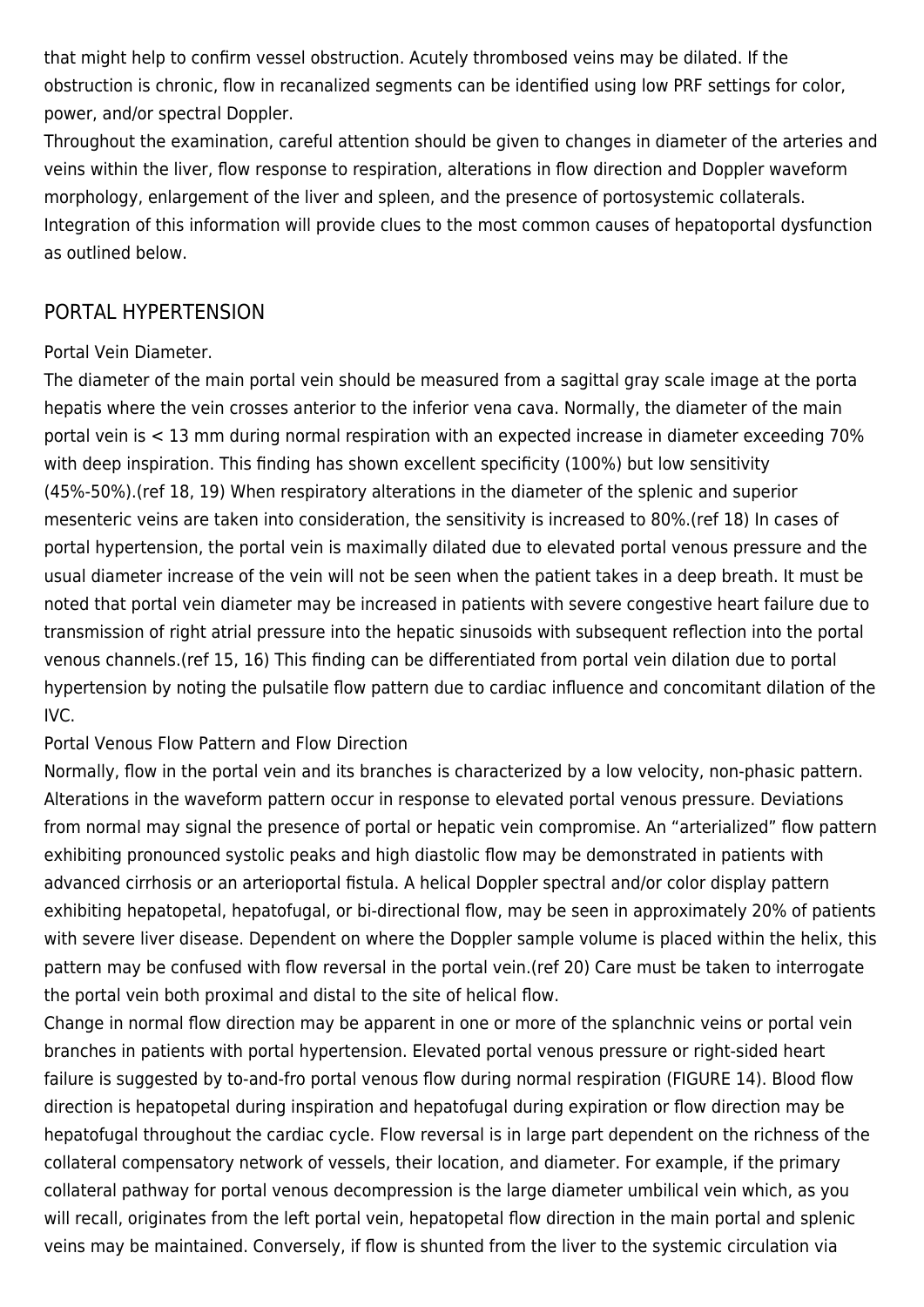small diameter spleno-renal pathways, flow reversal may be apparent in the portal vein.(ref 21)



Figure 14. Doppler spectral waveform exhibiting to-and-fro flow pattern in the portal vein. This pattern suggests elevated portal venous pressure or right-sided heart failure.

#### Hepatic Artery Velocity

As noted, the portal vein and hepatic artery are responsible for blood supply to the liver. When portal venous flow is compromised, hepatic artery flow and diameter normally increase to meet the liver's metabolic demands, a situation that may lead to hepatic ischemia and persistent deterioration of liver function. Normally, peak systolic velocities range from 80 – 100 cm/s in the hepatic artery. The increased flow demand placed on the hepatic artery is evidenced by increased hepatic artery velocity and a somewhat turbulent Doppler spectral waveform pattern which may be mistaken for hepatic or celiac artery stenosis. To differentiate compensatory flow from arterial stenosis, the examination should be extended along the course of the hepatic artery and into the celiac axis. Elevated peak systolic velocities, post-stenotic turbulence, and delayed systolic acceleration distal to the site of interest, suggest flowreducing stenosis. In contrast, elevated velocities associated with compensatory flow persist along the course of the hepatic artery without evidence of a focal velocity elevation or tardus-parvus waveform distally.

#### Portosystemic Collaterals

Sonographic detection of portosystemic collaterals most often serves as confirmation of portal hypertension. Patency of the splenic and superior mesenteric veins should be confirmed prior to arriving at this conclusion because portosystemic collaterals may compensate for thrombosis of these vessels. With portal hypertension, the collaterals divert blood away from the main portal vein and its parenchymal branches into veins that transport the blood directly into the inferior vena cava. The collateral pathways become active when the pressure in the portal venous system equals that in the collateral veins. FIGURE 10 details the major collateral pathways that can be detected with duplex ultrasound in an estimated 65% to 90% of cases.(ref 22-26)

While there are numerous routes that may be used to divert blood away from the liver and into the systemic circulation, several are more common than others. One of the most common collateral pathways is through the left gastric (coronary) and paraesophageal veins. The left gastric vein anastomoses with the paraesophageal veins and then follows a path from the esophagus through the lesser omentum to the splenic or portal vein. When the diameter of the left gastric vein exceeds 5 mm in an adult patient and flow is hepatofugal in direction, portal hypertension should be suspected. Careful attention should also be given to the region surrounding the upper pole of the spleen, the gastroesophageal junction, and the region of the gallbladder for evidence of small dilated collaterals (FIGURE 15). From an image of the left kidney, small, tortuous spleno-renal collaterals may be identified lying between the spleen and the upper pole of the kidney.(ref 23) (FIGURE 16) If this collateral network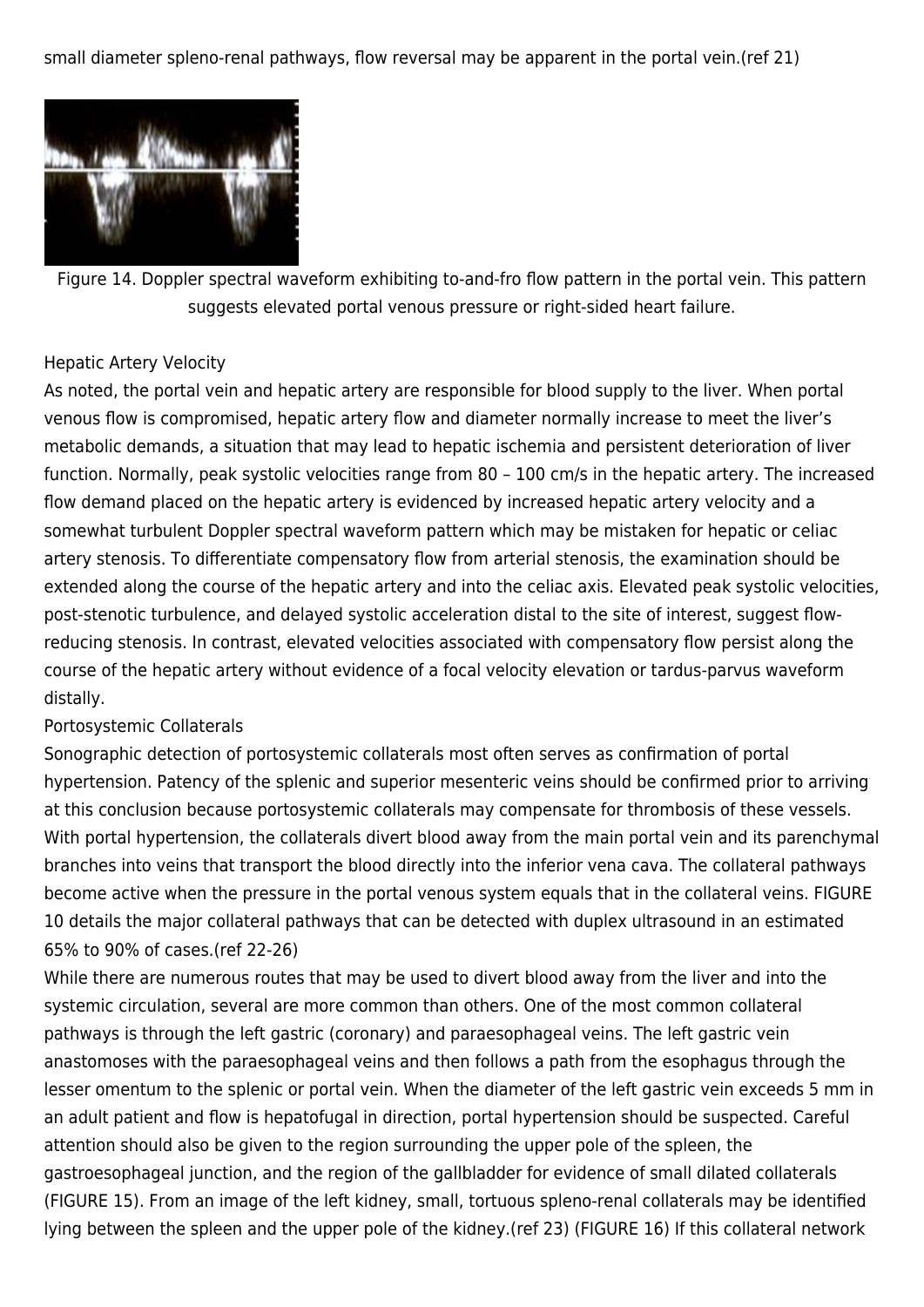is serving as a major shunt, the left renal vein may be dilated. Images detailing the inferior border of the left hepatic lobe may reveal small diameter, tortuous gastroepiploic collaterals.



Figure 15. Color flow image demonstrating tortuous collaterals in the splenic hilum.



Figure 16. Color flow image demonstrating small diameter, tortuous vessels shunting blood from the splenic hilum to the left renal vein.

The umbilical vein (paraumbilical vein), a branch of the left portal vein, has two distinct features: it serves as a major collateral vessel and, as you will recall, it is a boundary former. After arising as a solitary vein from the left portal vein (FIGURE 17), it winds its way inferiorly through the falciform ligament. It then exits the liver and courses along the anterolateral abdominal wall to enter a periumbilical venous plexus referred to as the caput Medusae (head of Medusa) because it resembles the hair of the goddess Medusa and the tentacles of the Medusa jellyfish. If flow direction in the paraumbilical vein is toward the liver, portal venous thrombosis should be suspected whereas flow away from the liver should suggest portal hypertension.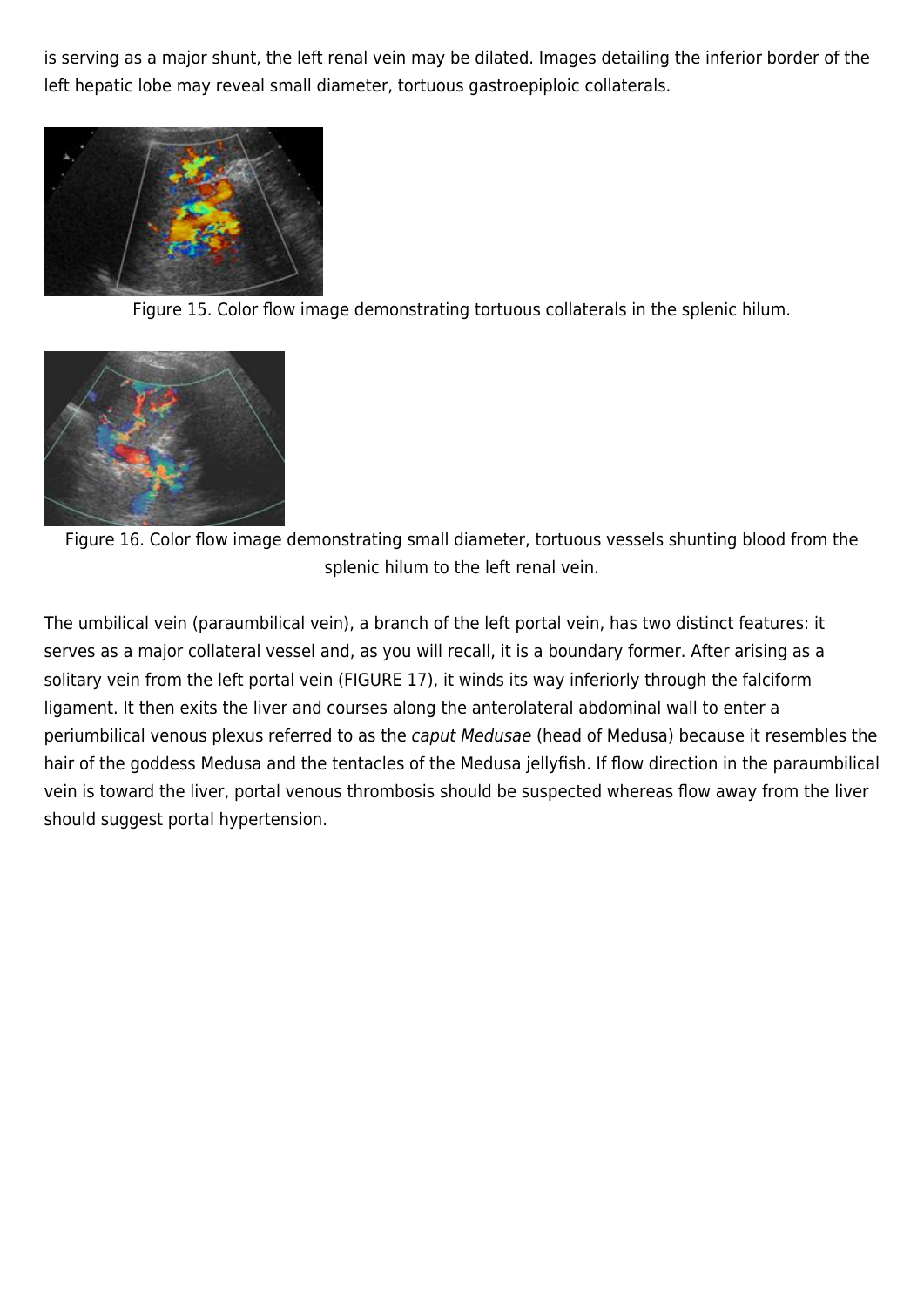

Figure 17. Color flow image of the umbilical vein (recanalized paraumbilical vein) arising from the left portal vein. If flow direction in the paraumbilical vein is toward the liver, portal venous thrombosis should be suspected whereas flow away from the liver should suggest portal hypertension.

It is prudent to proceed systematically in the investigation of the portal and hepatic circulations. Beginning with the main portal vein and its branches, the examiner should determine if flow direction and Doppler waveform morphology are appropriate. If not, determine if the findings are consistent with stenosis, obstruction, or collateralization. Next, follow the left portal vein to the falciform ligament to determine if the umbilical vein collateral is present. Return to the main portal vein and look for a dilated left gastric vein. Next, identify the portal vein confluence. Locate the splenic vein as it courses from the splenic hilum and note flow direction. If flow is reversed, check for spleno-renal or spleno-gastric venous shunts. While on the left side, check for small, tortuous veins along the inferior border of the left lobe of the liver and in the region of the gastroesophageal junction. Finally, look for dilated veins around the gallbladder. Table 1 lists sonographic findings in portal hypertension.

Sonographic Findings in Portal Hypertension Portal vein diameter > 13 mm Decreased or absent respiratory variation in portal and splenic veins To-fro flow or helical flow in the portal veins Absent portal venous flow Hepatofugal portal/splenic venous flow Portosystemic collaterals Portal vein thrombosis Increased hepatic artery velocity/diameter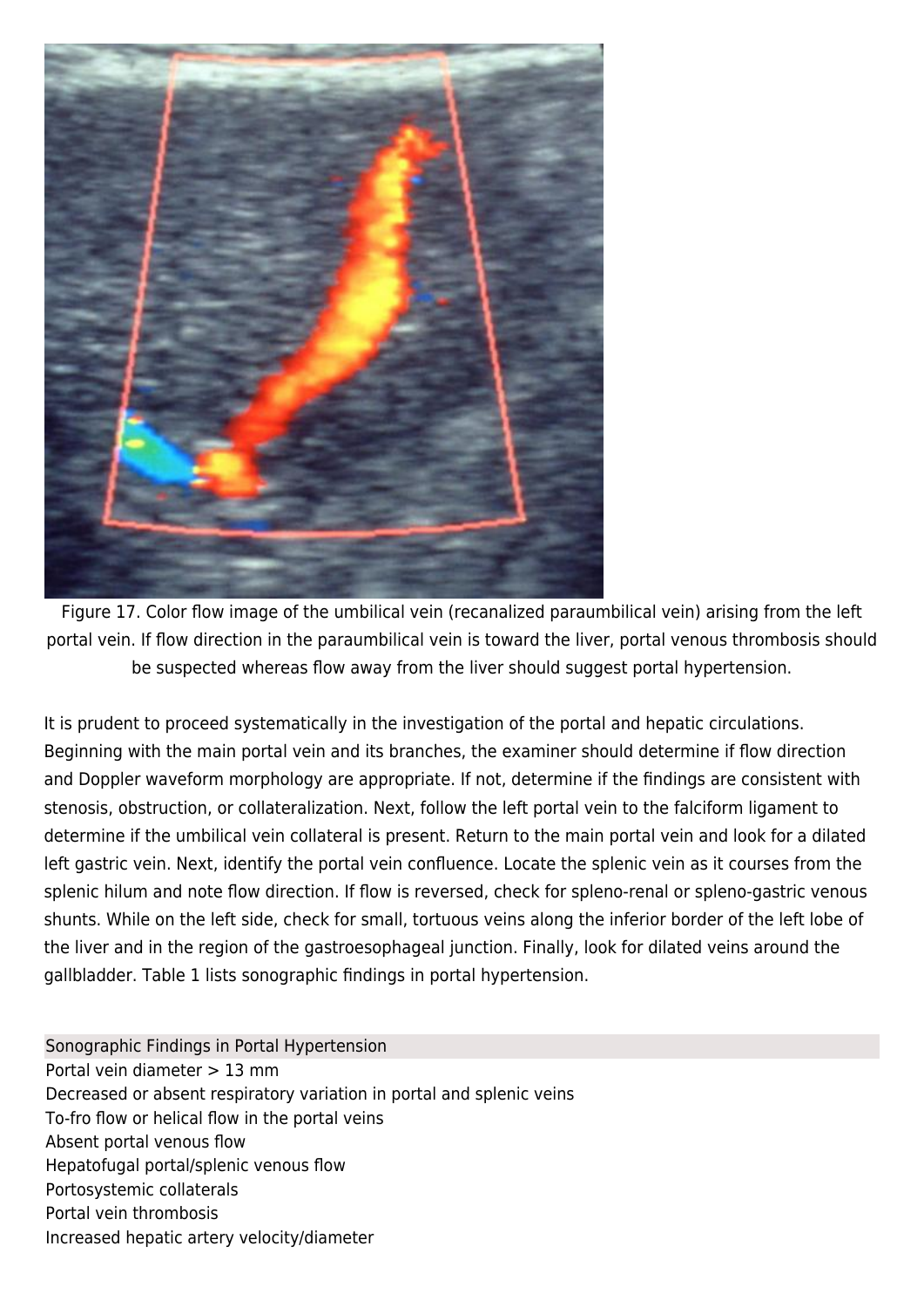#### Table 1

## PORTOSYSTEMIC SHUNTS

#### Surgically Created Shunts

If portal hypertension is not reduced through spontaneously-formed pathways that shunt blood from the liver to the systemic circulation, surgically created conduits may be required to carry blood away from the liver through vessels connecting to the inferior vena cava. Several types of portosystemic surgical shunts have been used to prevent recurrent gastroesophageal bleeding.

A thorough sonographic examination of portosystemic shunts includes evaluation of the intra-hepatic portal veins, the shunt site, and the splanchnic and hepatic veins. A patent shunt can be visualized with grayscale imaging; Doppler spectral and color interrogation will define the direction and characteristics of blood flow. Flow velocity may be slightly elevated and somewhat disordered at the shunt origin. Flowreducing stenosis is suggested when high velocity, turbulent signals are present. Normally, flow direction in the shunt is away from the liver (hepatofugal) and toward the low pressure systemic vein(s). Shunts are difficult to image when they are occluded or when flow velocity is low. As with the native circulation, it is important to optimize spectral, color, and power Doppler settings for slow flow and to interrogate the shunt site carefully to confirm the absence of flow. Flow direction in the feeding vein and the intra-hepatic portal veins should be toward the liver when the shunt is occluded. Because major collateral pathways may reappear the most common route should be included in the sonographic assessment.

Transjugular Intrahepatic Portosystemic Shunts (TIPS)

In recent years, nonsurgical shunts have become the treatment option of choice for patients with recurrent gastroesophageal bleeding and ascites due to portal hypertension. The shunts are created percutaneously using a guide wire and catheter technique to enter first the jugular vein. A path is created when the wire is moved from the jugular vein to the inferior vena cava and into a hepatic vein (most often the right hepatic vein), through the liver to connect to a portal vein (usually the right portal vein}. A metallic stent is then placed over the wire to create a low pressure pathway for blood to flow from the main portal vein to the right portal vein and into the shunt. The shunt empties into the hepatic vein through which blood then exits the liver emptying into the systemic circulation (IVC). Thus, the acronym "TIPS" (Transjugular Intrahepatic Portosystemic Shunt).

Duplex sonography plays an important role prior to and following shunt placement. Prior to the procedure, duplex can be used to assess patency of the hepatoportal venous system and the internal jugular vein and to rule out space-occupying liver lesions. Following placement of the shunt, duplex imaging has demonstrated excellent value as the preferred method used for surveillance to detect pathology and/or flow abnormalities that may compromise shunt function. Shunt thrombosis occurring in the first weeks or months after placement is most often related to technical problems occurring at the time of shunt placement. Thrombosis or occlusion occurring later is due to neointimal hyperplasia of the shunt wall.

Duplex sonography is an ideal tool for evaluation of the metallic shunt. The TIPS is easily visualized with grayscale imaging (FIGURE 18). The initial post-shunt evaluation should be completed within the first 24 hours to confirm shunt patency and to establish baseline velocities in the portal vein, the shunt, and the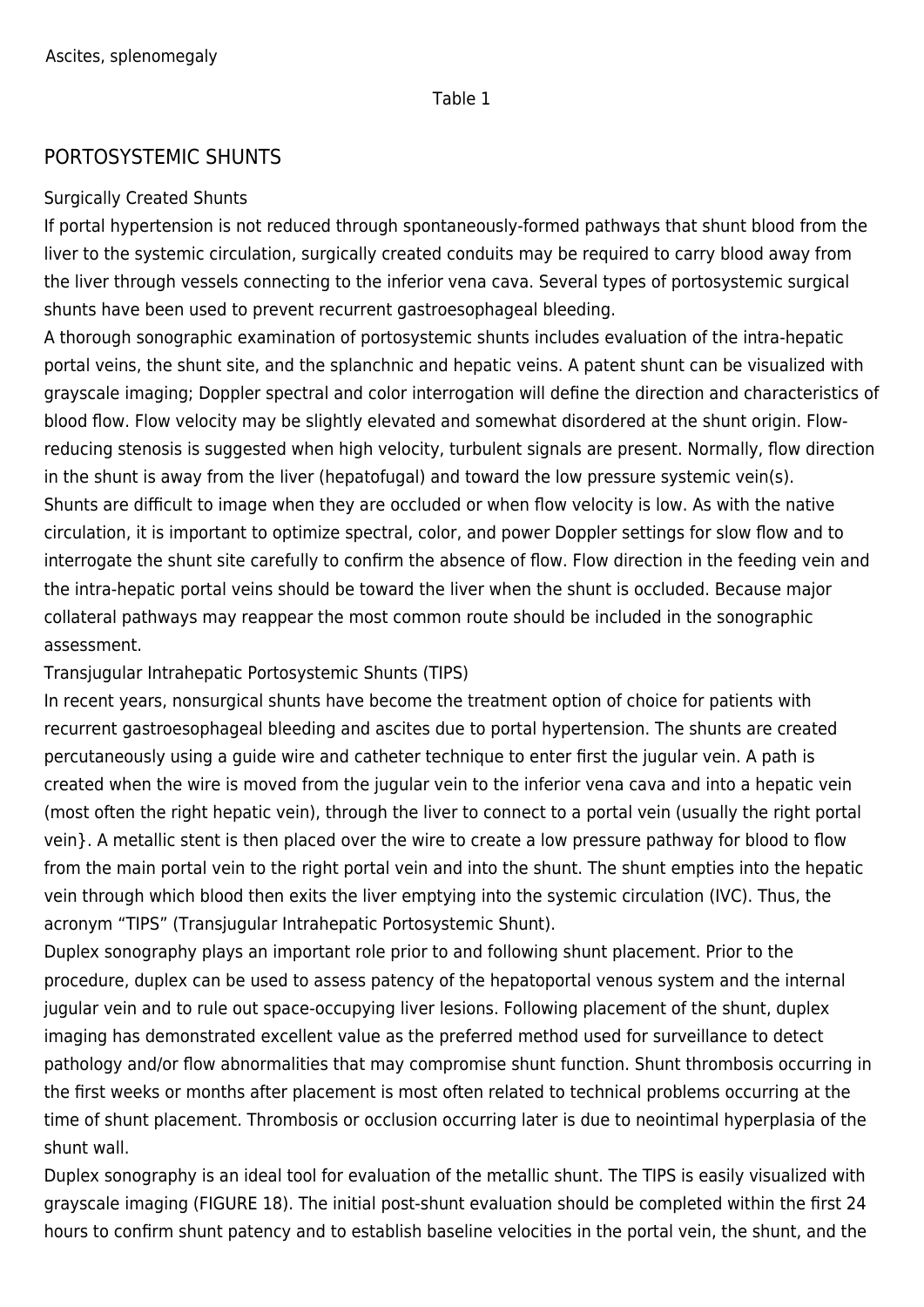venous outflow segment. Normally, the shunt walls are echogenic and smooth. Intimal hyperplasia and/ or thrombotic obstruction are suggested, respectively, by areas of acoustically homogeneous collections along the shunt wall or intraluminally. Doppler spectral interrogation will define velocity and characterize flow patterns and direction which can be confirmed with color flow imaging (FIGURE 19). Power Doppler imaging excels at detailing off-axis, low velocity areas of stenosis. The value of an aggressive surveillance program directed toward early detection of compromised shunt flow can be appreciated when one considers that one-year primary and secondary patency rates of approximately 80% and 99% have been achieved when covered stent grafts are used.(ref 27) A systematic review of velocities and flow direction should be performed on each follow-up evaluation. To ensure detection of shunts in jeopardy of failure, it is important to interrogate the main portal vein; the proximal, mid, and distal shunt; the outflow hepatic vein; the remaining hepatic vein branches; and the proximal IVC. Careful attention should be given to increases or decreases in velocity compared to the previous examinations, changes in flow direction in the hepatic or portal veins, or decreased shunt diameter as these issues suggest shunt stenosis or occlusion (TABLE 2). Maintaining a log which details the examination date, vessels examined, velocity parameters, flow direction, and image characteristics facilitates recognition of significant temporal changes that could impact shunt function and patency.



Figure 18. Gray scale image of a Transjugular Intrahepatic Portosystemic Shunt (TIPS) connecting the portal vein to the systemic circulation via a hepatic vein. The echogenic walls of the metallic shunt are well seen, a feature that facilitates duplex evaluation.



Figure 19. Duplex evaluation of a normal TIPS. The color image demonstrates hepatopetal flow direction (into the liver) in the portal vein as blood enters the shunt and hepatofugal flow direction (away from the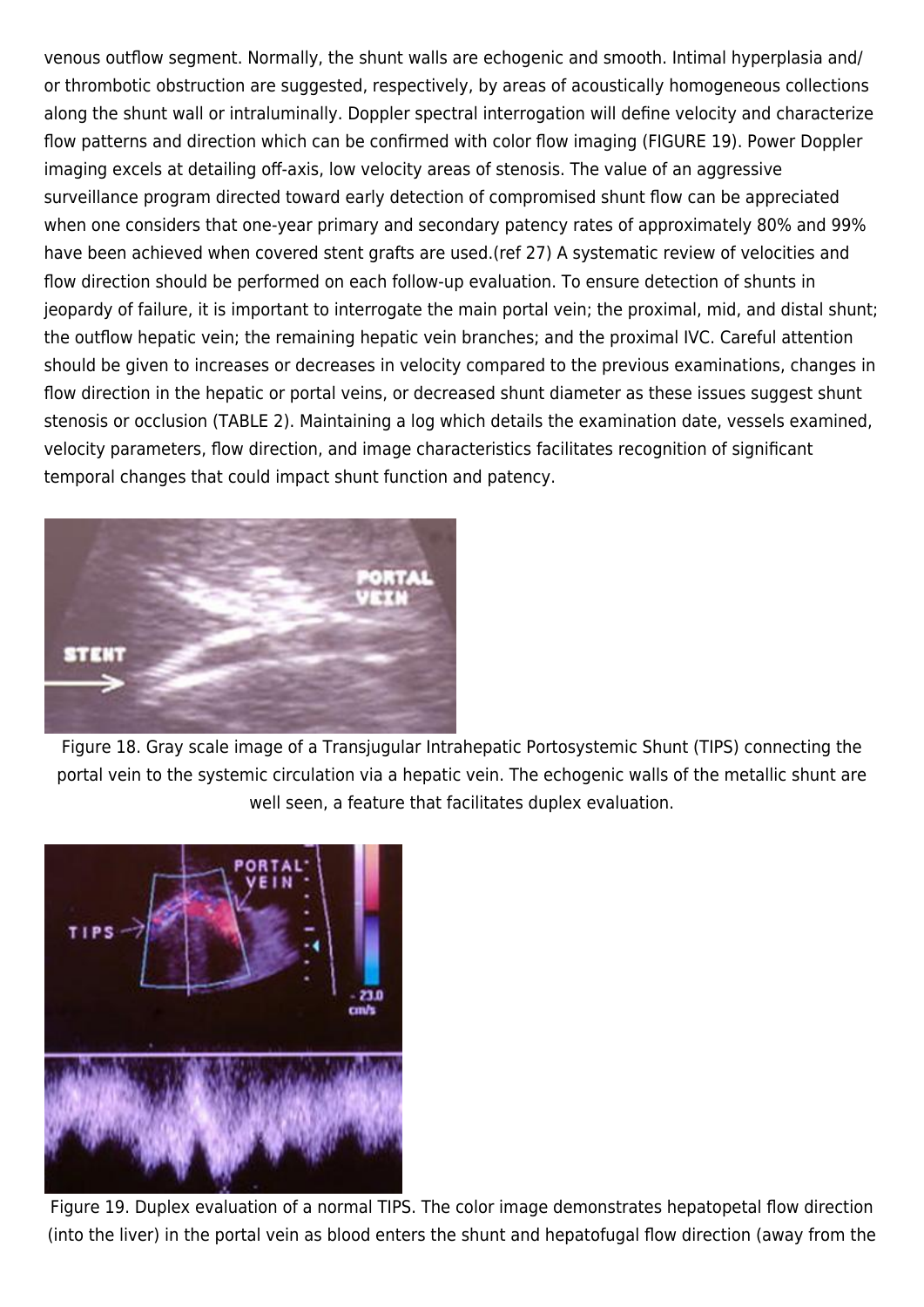liver) in the shunt as it carries blood toward the hepatic vein and the inferior vena cava. The Doppler spectral waveform demonstrates a normal, slightly pulsatile flow pattern.

Sonographic Findings in TIPS Dysfunction Portal vein mean flow velocity < 20 cm/s Increased or decreased velocity > 50 cm/s within any portion of the shunt compared to previous exam Hepatofugal flow in the main portal vein Decrease in portal vein respiratory variation Antegrade flow in the right or left portal veins TIPS velocity  $< 90$  cm/s or  $> 190$  cm/s No flow in the TIPS Retrograde flow in the hepatic outflow vein

Table 2

#### **SUMMARY**

The circulatory system of the liver is a fascinating and complex network of arteries and veins accessible to sonographic evaluation in a high percentage of patients. Duplex ultrasound complemented with color and power Doppler imaging provides important information about the anatomy and pathophysiology of hepatoportal disease. As such, sonographic evaluation is most often the procedure of choice for the initial examination of patients with suspected vascular disorders of the liver. Additionally, it is a valued tool for monitoring disease progression and for post-procedure surveillance of interventional conduits used in the treatment of portal hypertension. To ensure accurate sonographic examination, sonographers and interpreting physicians must have knowledge of validated technical applications for abdominal sonography, liver anatomy and common variants, hepatoportal disorders and associated alterations in flow velocity and direction, and the anatomic location of commonly encountered portosystemic collaterals.

## **REFERENCES**

- 1. Sutherland F, Harris J. Claude Couinaud-A Passion for the Liver. Arch Surg. 2002; 137 (!!): 1305-1310.
- 2. Kimura C, Matsuda S, Koie H, Hirooka M. Membranous obstruction of the hepatic portion of the inferior vena cava: clinical study of nine cases. Surgery. 1972; 72: 551- 559.
- 3. Egorov VI, Yashina NI, Federov AV, et al. Celiaco-mesenterial arterial aberrations in patients undergoing extended pancreatic resections: correlation of CT angiography with findings at surgery. J Pancreas. 2010; 11:348-357.
- 4. Lewis BD, James EM. Current applications of duplex and color Doppler ultrasound imaging: abdomen. Mayo Clinic Proceedings. Mayo Clinic. 1989; 64:1158-1169.
- 5. Mintz GS, Kotler N, Parry WR, et al. Real-time inferior vena caval ultrasonography: normal and abnormal findings and its use in assessing right-heart function. Circulation. 1981; 64:1018-1024.
- 6. Sykes AM, McLoughlin RF, So CBB, et al. Sonographic assessment of infrarenal inferior vena cava dimensions. J Ultrasound Med. 1995; 14:665-668.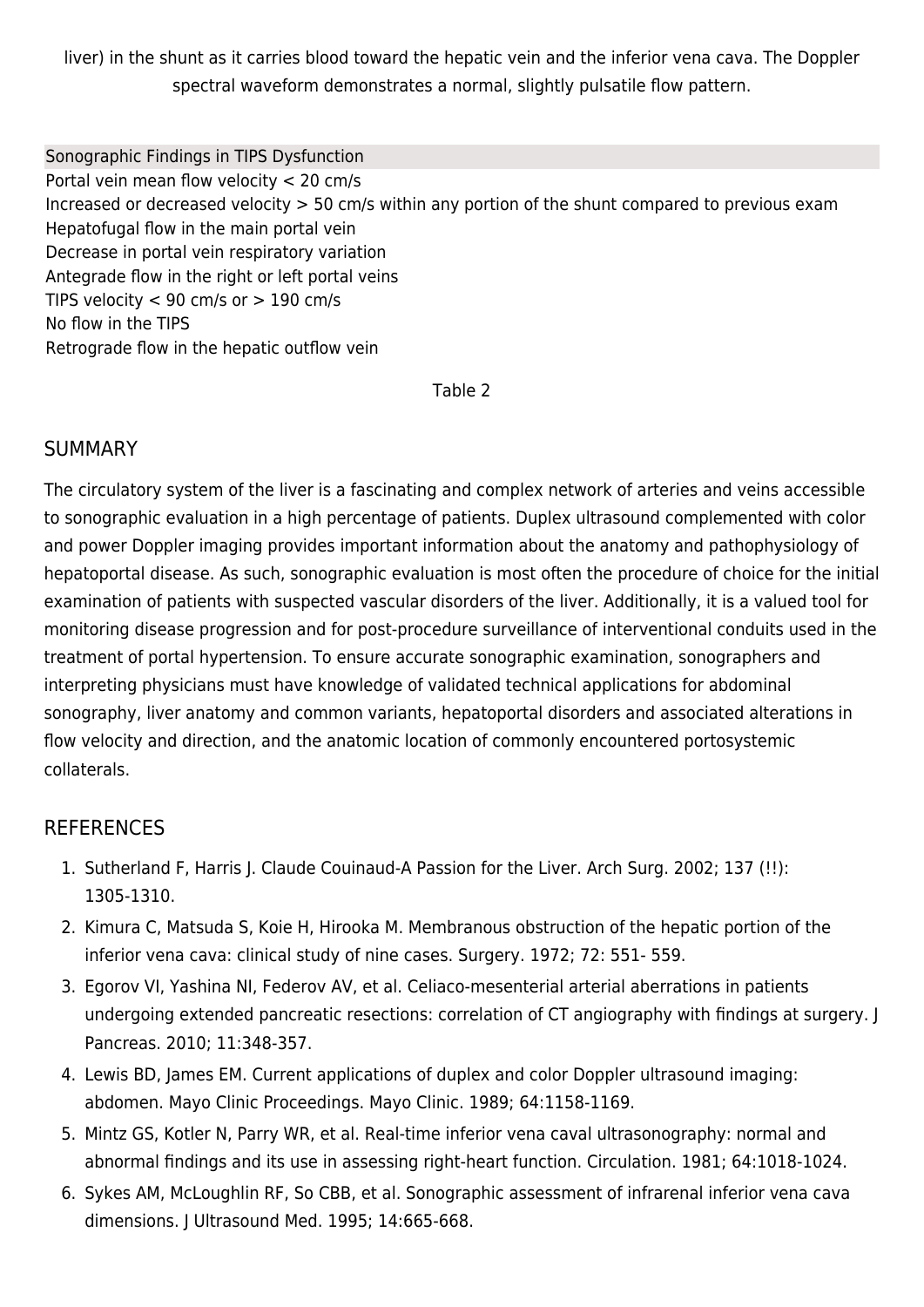- 7. Abu-Yousef MM, Milam SG, Farner RM. Pulsatile portal vein flow: a sign of tricuspid regurgitation on duplex Doppler. AJR Am J Roentgenol.1987; 149:71-76.
- 8. Patriquin H, LaFortune M, Burns PN, Dauzat M. Duplex Doppler examination in portal hypertension: technique and anatomy. AJR Am J Roentgenol. 1987; 149: 71-76.
- 9. Haag K, Rossle M, Ochs A, et al. Correlation of duplex sonography findings and portal pressure in 375 patients with portal hypertension. AJR Am J Roentgenol. 1999; 172:631-635.
- 10. Kok T, van der Jagt EJ, Haagsma EB, et al. The value of Doppler ultrasound in cirrhosis and portal hypertension. Scandinavian Journal of Gastroenterology. Supplement. 1999; 230: 82-88.
- 11. Zironi G, Gaiani S, Fenyves D, et al. Value of measurement of mean portal flow velocity by Doppler flowmetry in the diagnosis of portal hypertension. Journal of Hepatology. 1992; 16: 298-303.
- 12. Cioni G, D'Alimonte P, Cristani A, et al. Duplex Doppler assessment of cirrhosis in patients with chronic compensated liver disease. Journal of Gastroenterology and Hepatology. 1992; 7: 382-384.
- 13. Gaiani S, Bolondi l, Li Bassi S, et al. Effect of meal on portal hemodynamics in healthy humans and in patients with chronic liver disease. Hepatology. 1989; 9: 815-819.
- 14. Robinson KA, Middleton WD, Al-Sukaiti R, et al. Doppler sonography of portal hypertension. Ultrasound Quarterly. 2009; 25: 3-13.
- 15. Duerinckx A, Grant EG, Perela RR, et al. The pulsatile portal vein in cases of congestive heart failure: correlation of duplex Doppler findings with right atrial pressures. Radiology. 1990; 176: 655-658.
- 16. Hosoki T, Arisawa J, Marukawa T, et al. Portal blood flow in congestive heart failure: pulsed duplex sonographic findings. Radiology. 1990; 174: 733-736.
- 17. Bargallo X, Gilabert A, Nicolau C, et al. Sonography of Budd-Chiari syndrome. AJR Am J Roentgenol. 2006; 187: 33-41.
- 18. Bolondi L, Gandolfi L, Arienti V, et al. Ultrasonography in the diagnosis of portal hypertension: diminished response of portal vessels to respiration. Radiology. 1982; 142: 167-172.
- 19. Goyal AK, Pokharma DS, Sharma SK. Ultrasonic measurements of portal vasculature in diagnosis of portal hypertension: a controversial subject reviewed. J Ultrasound Med. 1990; 9: 45-48.
- 20. Rosenthal SJ, Harrison LA, Baxter KG, et al. Doppler US of helical flow in the portal vein. Radiographics. A Review Publication of the Radiological Society of North America, Inc. 1995; 15(5): 1103-1111.
- 21. Yeh H-C, Stancato-Pasik A, Ramos R, Rabinowitz JG. Paraumbilical venous collateral circulations: color duplex ultrasound features. J Clin Ultrasound. 1996; 24: 359-366.
- 22. Subramanyam BR, Balthazar EI, Madamba MR, et al. Sonography of porto-systemic collaterals in portal hypertension. Radiology. 1983; 146: 161-166.
- 23. Takayasu K, Moriyama N, Shima Y, et al. Sonographic detection of large spontaneous splenorenal shunts and its clinical significance. Br J Radiol 1984; 57: 565-570.
- 24. Dokmeci AK, Kimura K, Matsutani S, et al. Collateral veins in portal hypertension: demonstration by sonography. AJR Am J Roentgenol 1981; 13: 1173-1177.
- 25. Juttner H-U, Jenney JM, Ralls PW, et al. Ultrasound demonstration of portosystemic collaterals in cirrhosis and portal hypertension. Radiology. 1982; 142: 459-463.
- 26. LaFortune M, Patriquin H, Pomier G, et al. Hemodynamic changes in portal circulation after portosystemic shunts: use of duplex sonography in 43 patients. AJR Am J Roentgenol. 1987; 149: